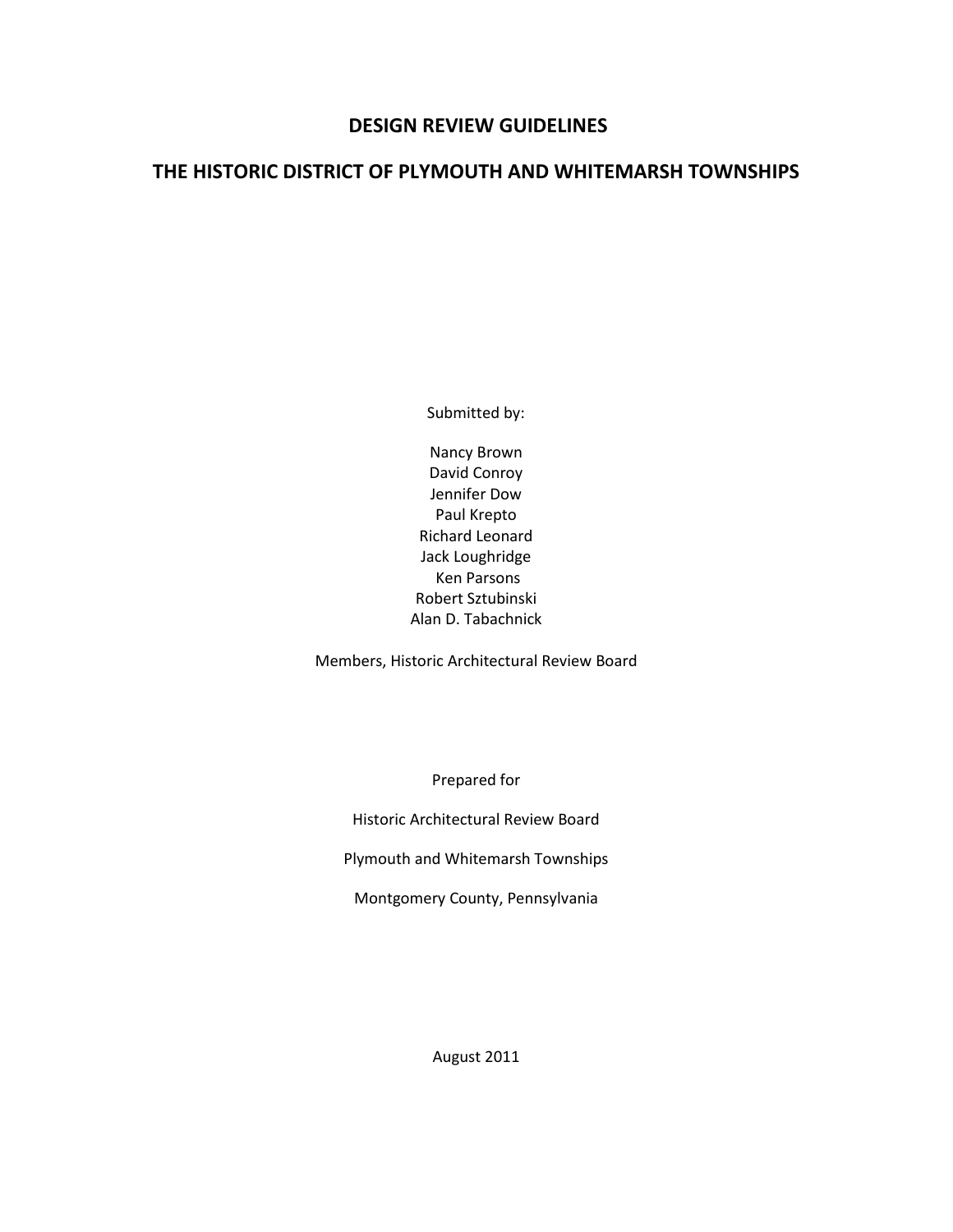# INTRODUCTION

Local efforts to preserve old buildings and their settings are motivated by a variety of reasons including:

- To safeguard a historical or architectural legacy
- To enrich the cultural identity of an area
- To stabilize and strengthen property values
- To attract businesses, residents, and tourists who value the area's special qualities
- Or simply to maintain a sense of place and character

The most common method for preserving old buildings and their settings is the creation of historic districts with the requirement that any changes that would potentially affect the character of the district be reviewed by an appointed citizen board. Locally-designated historic districts are not new. The first such district in the United States was designated in Charleston, South Carolina in 1931, followed by the Vieux Carre' in New Orleans in 1937.

The basic purpose of historic district regulation and procedure is to identify and protect the physical character of the district and to maintain and enhance that character based on considerations of architectural history, architecture, and design. Although buildings constitute the main focus of historic district review, including demolitions, alterations, and new construction, review boards may also monitor changes around buildings including fences and walls, parking lots, sidewalks, and streetscape treatments.

The design guidelines presented within this document are intended to serve as a framework for deciding the appropriateness of proposed changes within the district. Furthermore, the guidelines are designed to inform district property owners about rehabilitation and maintenance techniques that respect the existing architectural fabric, to serve to enhance the owners' investments, and to increase public awareness of the architectural character of the historic district and the elements that contribute to it.

The guidelines for use within the Historic District of Plymouth and Whitemarsh Townships, and correspond to these four categories: rehabilitation, renovation, and maintenance of existing buildings; new construction, demolition, and signage.

This guidance document includes the following sections:

- The Historical Architectural Review Board (HARB)
- Plymouth and Whitemarsh Township's Historic Districts
- Historic District Design Review Guidelines
- Additional References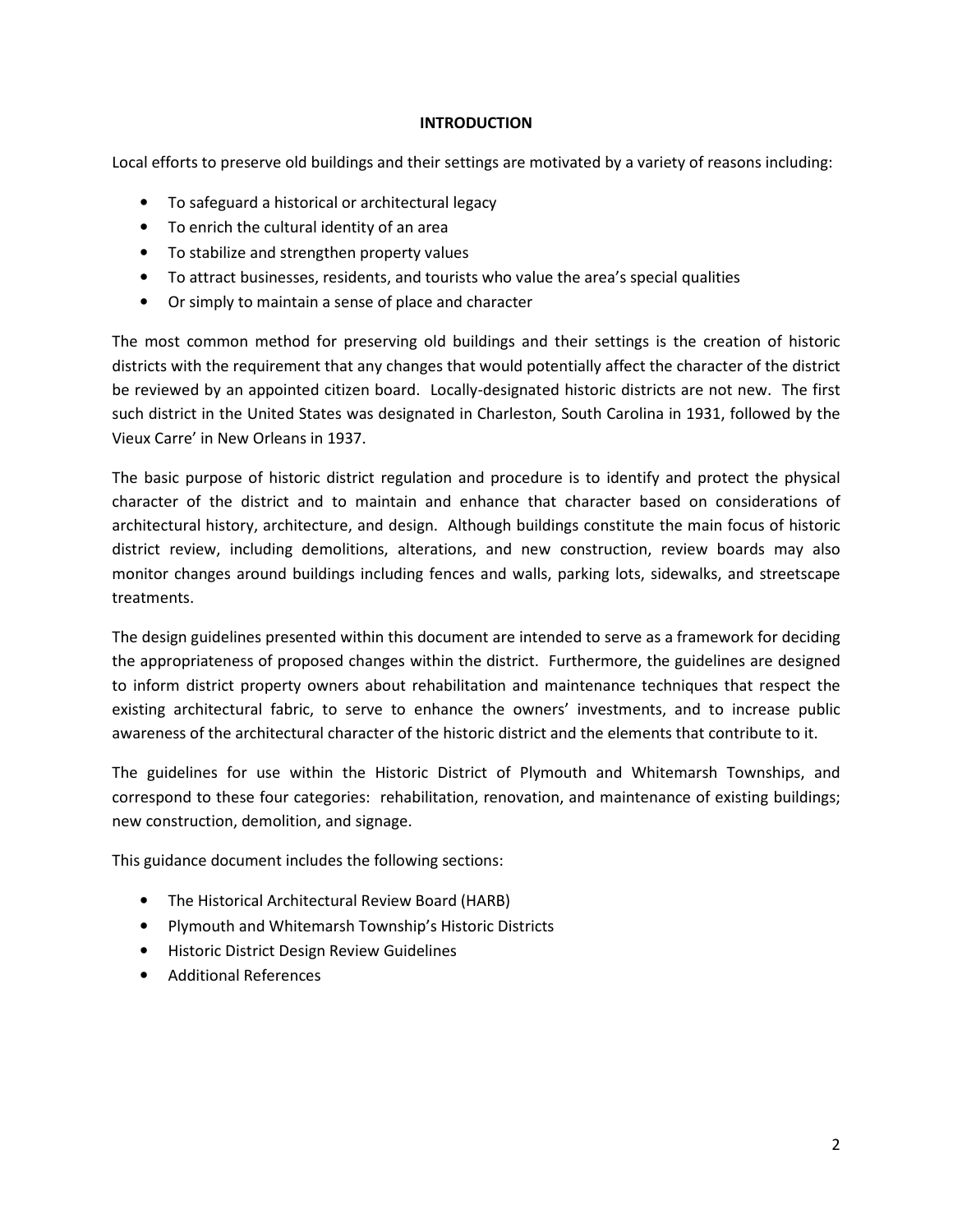# 1.0 THE HISTORICAL ARCHITECTURAL REVIEW BOARD (HARB)

The Historic Architectural Review Board (HARB) of Plymouth and Whitemarsh townships is a nine member board appointed to give counsel to the Whitemarsh Township Board of Supervisors and Plymouth Township Council, regarding the advisability of issuing any certificate of appropriateness required to be issued pursuant to the Historic District Act. The Historic District Act formally established the Historic District of Plymouth and Whitemarsh Township, and created the HARB in 1961<sup>1</sup>.

The HARB's members include four members appointed by Plymouth Township Council (Council), four members appointed by the Whitemarsh Township Board of Supervisors (Board), and one member selected by the eight municipal representatives. The ninth member may be a resident of either municipality. At least one member of the HARB must be a registered architect, one member must be a building inspector and at least one member must be a licensed real estate broker. The member chosen by the eight municipal appointees serves for a one-year period and the position is alternately filled by a resident of Plymouth Township and a resident of Whitemarsh Township. All of the other members are appointed for terms of overlapping four years.

The role of the HARB is to advise local governments on any requests for authorization to erect, alter, reconstruct, repair, restore, or demolish all or any part or any building or structure within a Historic District. It serves in an advisory design review role in the required issue of any Certificate of Appropriateness. The purpose of the design review is to determine, based on guidelines, the appropriateness of the proposed work, considering the character of the building in question and the designated area in which it stands, in order to protect and preserve the historic resources and visual qualities which make an area distinctive. The HARB also evaluates current items of historical significance, proposes additional districts and revisions, recommends historical markers, educates the public, and advises agencies on historic and architectural sites and buildings.

In addition to those duties and powers set forth in the Historic District Act, the Historical Architectural Review Board from time to time recommends to the Board and Council changes in the map and otherwise guides the Board and Council in its administration of the Historic District Regulations.

# 1.1 REGISTRATION OF HISTORIC LANDMARKS

 $\overline{a}$ 

Local Designation. For a building, site, or district to become a local historic landmark, it must meet one or more of the following qualifications:

- It must be prominently identified with or best represent some major aspect of the cultural, political, economic, military, or social history of Plymouth or Whitemarsh townships, the state of Pennsylvania, or the nation;
- It must have had a major relationship with the life of an historic person or event representing some major aspect of, or ideals related to, the history of Plymouth or Whitemarsh townships, the state of Pennsylvania, or the nation;
- Buildings or structures which are to be so designated must embody the principal or unique features of an architectural type or demonstrate the style of a period of our

 $^1$  Ordinance No. 1368 of the Township of Plymouth dated December 10, 2001 amended the Act of June 13, 1961, Public Law 282, no. 167. Whitemarsh Township likewise with Ordinance no. 746 deleted Chapter 10, with authority granted in the Act of June 13, 1961, Public Law 282, No. 167, and replaced it with a revised Chapter 10 entitled Historic District. The new ordinance is dated January 11, 2002.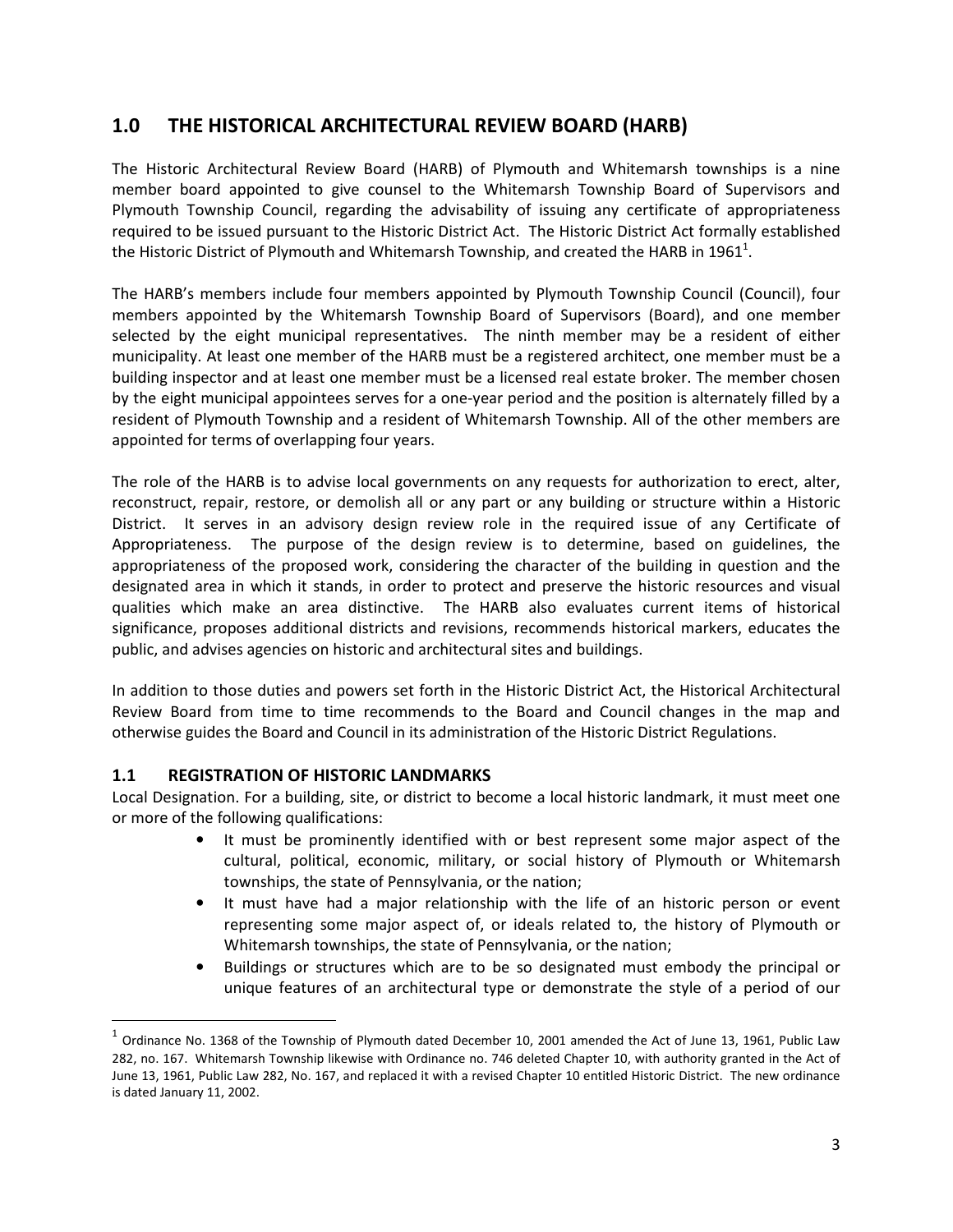history or method of construction, or serve as an illustration of the work of a master builder, designer, or architect whose genius influenced the period in which that person worked or has significance in current times.

If the building, site, or district meets one or more of the above criteria, the owner must follow the HARB process for registration.

 1.1.1. The Nomination Process. Anyone who wishes to nominate a site begins by filing a nomination form with the HARB, Whitemarsh Township Building, Lafayette Hill. Once it is accepted as complete, the owner and applicant are notified, and the nomination is submitted to the HARB at a regularly scheduled meeting.

Properties listed on the National Register of Historic Places (NR) are exempted from the local nomination process and will automatically be listed as a local landmark.

 1.1.2. The Determination Process. At the meeting, which is open to the public, a preliminary determination is made about the nomination. If the property is approved for further evaluation, the HARBS notifies the property owner and the applicant within ten days.

If the property owner consents to the nomination, a public hearing is scheduled at the next regularly scheduled HARB meeting, at which anyone may discuss with the HARB members whether the property meets the criteria for designation.

The HARB then makes a final determination on the nominated property with a written report within 10 business days after the HARB final decision. Copies are sent to the applicant, the owner, the Pennsylvania State Historic Preservation Office (SHPO), and all other interested parties.

If the nomination is approved for designation, the HARB report is filed with the appropriate township office. The property is then a local landmark.

 1.1.3. The Reconsideration Process. If the nomination is rejected (either by preliminary determination or after a public hearing), the applicant may petition the HARB for reconsideration. The petition must be filed with the HARB two weeks prior to the next regularly scheduled meeting. All decisions may be appealed to the appropriate township office by filing an appeal.

 1.1.4. National Designation. The HARB will review all National Register of Historic Places nomination forms for properties within its jurisdiction and will prepare a report for the SHPO with a recommendation of eligibility within 60 days.

 a. Nominations will be reviewed at the next regularly scheduled meeting following the receipt of the nomination from the SHPO.

 b. The HARB's report, containing its recommendation, will be forwarded to the Whitemarsh Board of Supervisors, Plymouth Township Council, and the property owner.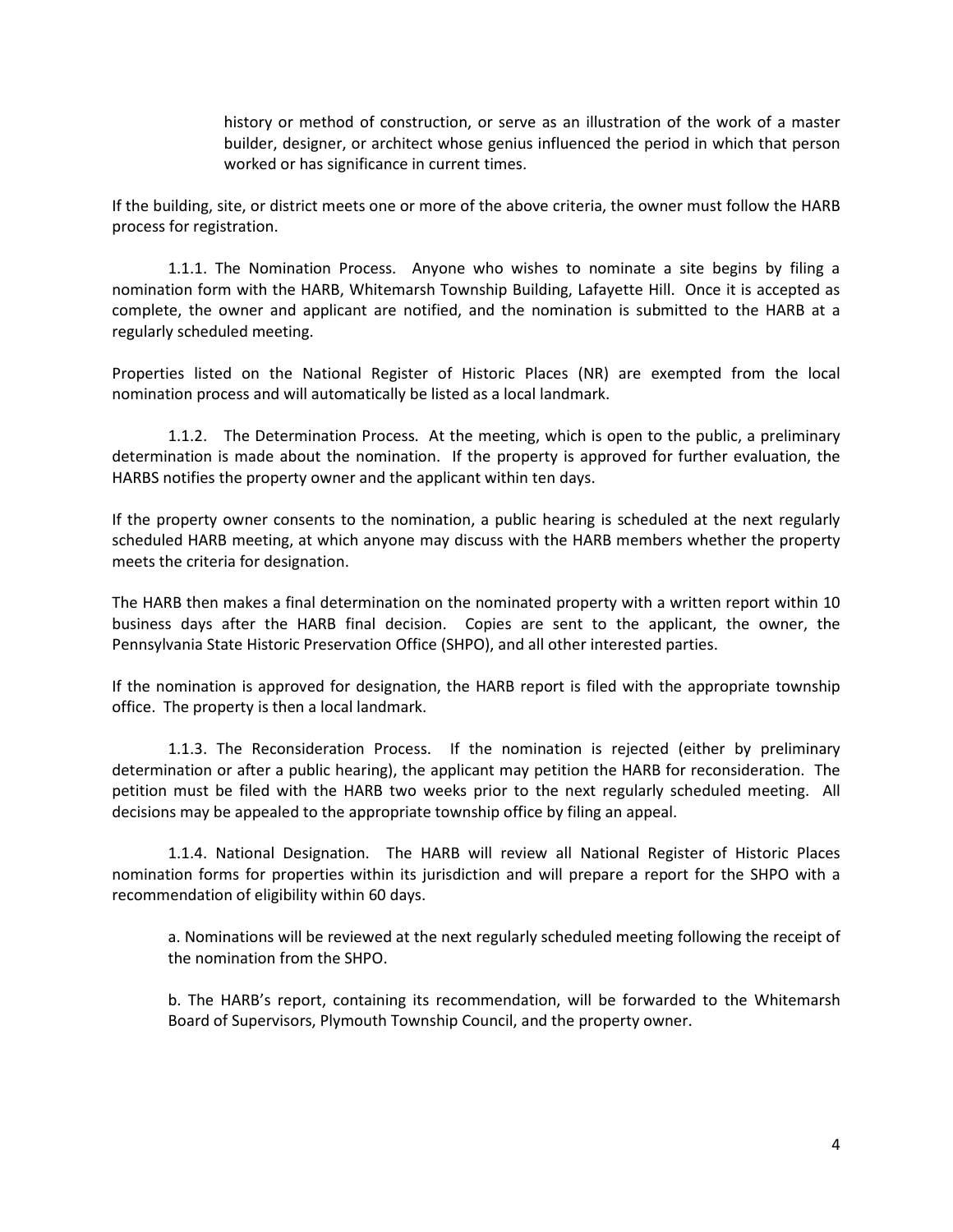# 1.2 DESIGN REVIEW PROCESS

# 1.2.1 General Conditions for Repairs and Maintenance

The HARB approval may be given for the repair and maintenance of any exterior building feature when such work exactly reproduces (as closely as is practical) the existing design and is executed in the existing material. When a building has had an addition and/or an alteration differing from the original design elements of the structure, the owner is strongly encouraged to consult with the HARB personnel prior to making any repair, thereby possibly protecting or enhancing the owner's investment and improving the relationship and harmony between the architectural elements.

The appropriate municipality's zoning officer may approve the installation of simple window flower boxes, permanently fixed brackets or standards to display flags or for house numbers, mail boxes, small porch lights, kick plates, or door knockers.

Fire escapes, not in the street-yards or not blocking a street-yard view of the building, may be approved by the staff when the construction is unobtrusive and is painted to harmonize with the background.

Proposed installation of awnings and canopies should be of simple design and of a color compatible with the structure, and should be brought to the HARB for review. Installation of metal awnings must be reviewed by the HARB through the established application process.

The appropriate municipality's zoning officer may approve simple or historically appropriate iron porch and hand rails, sidewalk replacements with existing or historically appropriate materials, as well as the temporary removal of building components for the purpose of repair or maintenance.

# 1.2.2 Certificate of Appropriateness: Review Procedures, Variances, Appeals, Penalties

Any alterations to the exterior of any property or its environment that are designed to be visible from any public way within a designated historic district must be reviewed. Any signs on a property that are designed to be visible from a public way within a district must be reviewed.

# The Application Process

1. Upon receipt of a completed application for a building permit or a Certificate of Appropriateness (COA), the Building Inspector shall determine whether the work proposed needs to be forwarded to the HARB.

2. If forwarded to the HARB, the Building Inspector shall require all applicants to submit sufficient copies of materials so that all information is available. These materials should include the following:

a. Scaled elevation and/or a suitable  $8''$  x 10" photograph of the building facades which are visible from a public way;

- b. Specification of materials, colors, and construction techniques;
- c. Overall vertical and horizontal dimensions of existing versus proposed conditions;
- d. Site plan of the property showing existing versus proposed conditions;

 e. Information on potential neighborhood issues related to project (access, construction, noise, vibration, changes in use, visual changes to setting, etc.)

f. Other information as may be reasonably deemed necessary.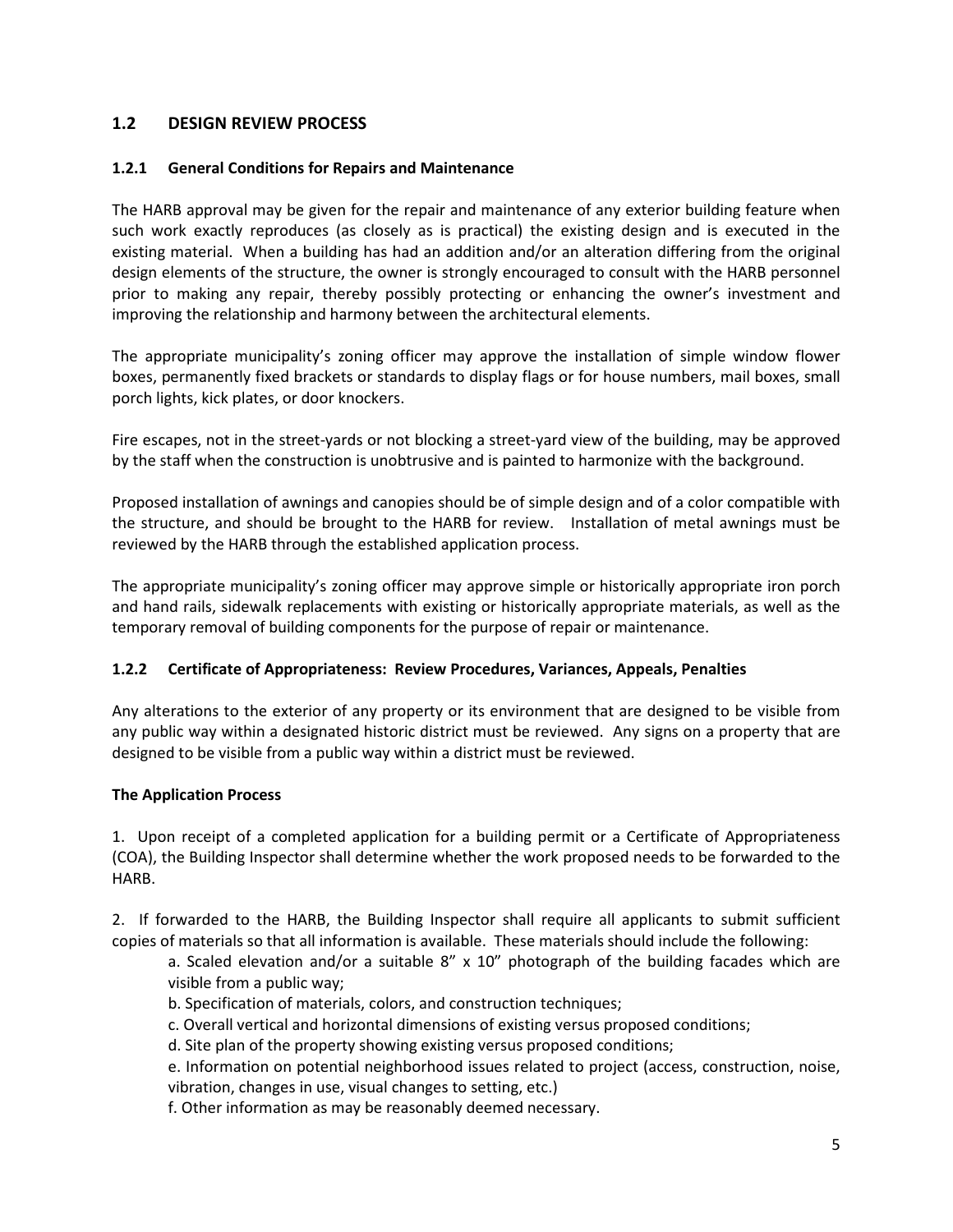3. Consideration will be made by HARB at its next regularly scheduled meeting. The applicant will be advised of the meeting time and place and invited to appear 10 days prior to the meeting.

4. HARB shall render a decision no later than 30 days after the hearing/meeting.

5. If the HARB disapproves the application it shall indicate all changes that are recommended and withhold its report for 5 days to allow the applicant to respond. If the applicant agrees to the recommendations, HARB shall in turn notify the Township so involved.

6. The written report concerning the HARB's recommendations on the issuance of a COA shall set out all findings of fact. Upon receipt of this report, the Township Council or Board of Supervisors shall consider approval at its next regularly scheduled meeting. The applicant may attend. If approved, it shall issue a COA authorizing the Building Inspector to issue a permit for the work covered. The township shall notify the applicant of its decision in writing within 5 days of the meeting in which the application was reviewed.

# Appeals

If the report is not approved by the Board of Supervisors or the Township Council, the reasons shall be given to the Building Inspector, the applicant and to the Pennsylvania Historical and Museum Commission (SHPO). The applicant may appeal the disapproval to the Court of Common Pleas of Montgomery County, Pennsylvania within the time specified by law.

#### Penalties

No person or company proposing modifications to a building within the Historic District shall receive a building permit except in accordance the Part I, Chapter 10 of The Code of the Township of Whitemarsh and/or Part II, Chapter 7 of the Code of the Township of Plymouth, as appropriate. The Historic Architectural Review Board must review all plans prior to implementation. Any person or company commencing work prior to obtaining proper approvals, or refusing to address the recommendations of the HARB, will be subject to the enforcement remedies set forth in Chapter 10 of the Whitemarsh Township Code and Chapter 7 of the Plymouth Township Code, and will be required to undertake repairs and/or corrections to bring the property into conformity with the rules and regulations for work within the Historic District.

# 2.0 PLYMOUTH AND WHITEMARSH TOWNSHIPS' HISTORIC DISTRICTS

Presently there is one designated historic district governed by the HARB. The Historic District of Plymouth and Whitemarsh Townships was established in 1961 and formally recognized in 1971. At that time the Village of Plymouth Meeting was placed on the National Register of Historic Places with the Historic District being supervised by a joint Historical Architectural Review Board. There are 66 buildings and structures in the Historic District, built primarily during the late  $18<sup>th</sup>$  and  $19<sup>th</sup>$  centuries. The Historic District is an early Quaker village located on a prominent crossroad, at the intersection of Germantown Pike and Butler Pike. A map of the Historic District that was included in the National Register nomination can be found in Figure 1.

The National Register nomination form describes the district as follows: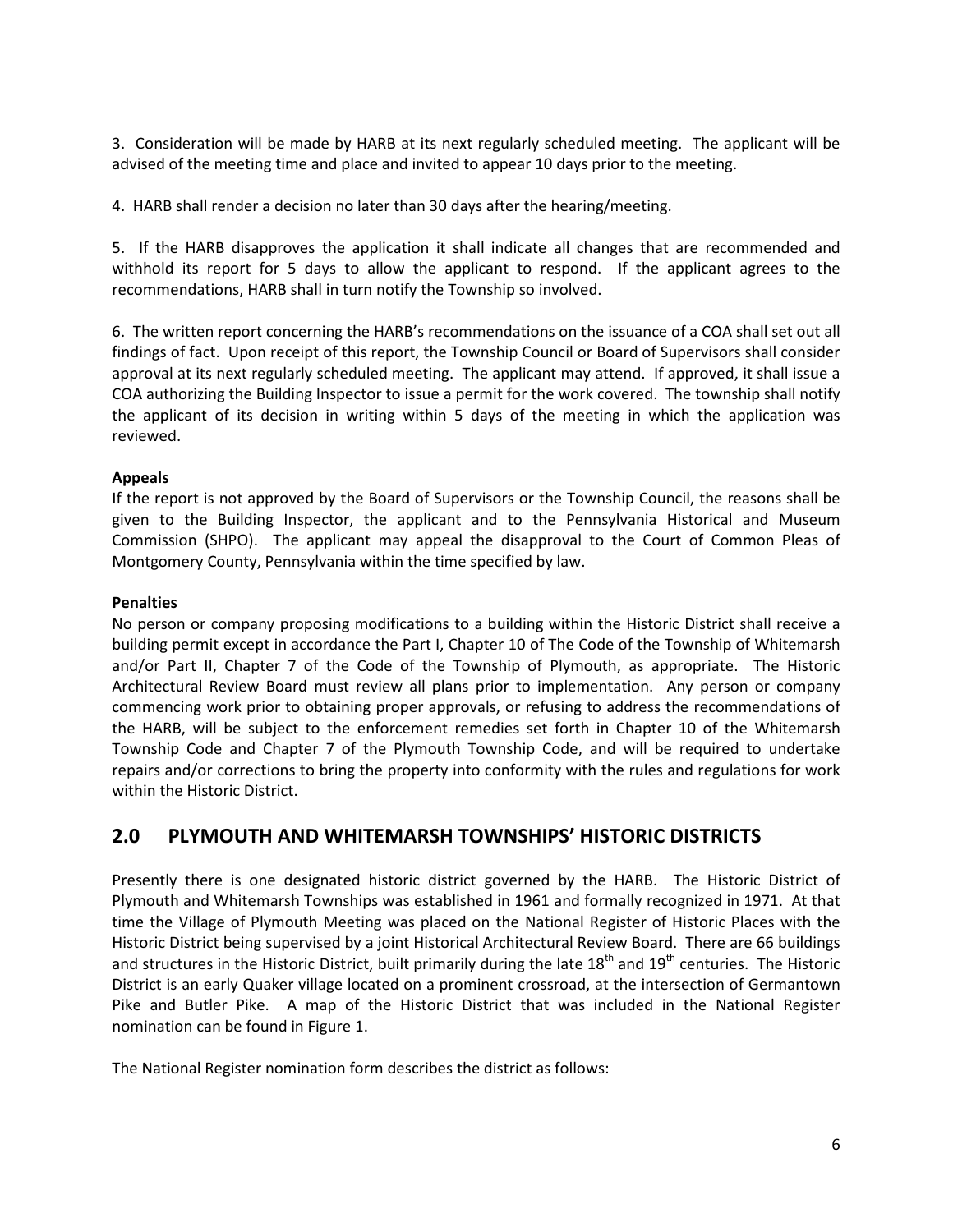"Located at the crossing of Historic Germantown Pike and the Old Butler Pike, Plymouth Meeting has been an important Quaker settlement and cross-road town since the beginning of the  $18<sup>th</sup>$  century. The town was established on a parcel of land 600 acres in size set aside by William Penn for that purpose in 1683. The road from Plymouth Meeting to Philadelphia was laid out in 1687 (Germantown Pike), and was the first official road in what is now Montgomery County. A map from 1698 shows settlement at Plymouth Meeting, the first English settlement in what is now Montgomery County. Plymouth was soon to be a haven for Welsh Quakers.

Plymouth was also a stop on the early Postal Service, established by 1757, and the famous Germantown printer, Christopher Sowers, advertised that he stopped at Plymouth on his way up the Germantown Pike from Germantown through Plymouth, Pottstown, Reading then down Reading to Lancaster Road to Ephrata. John Watson, in his Annals of Philadelphia, written in 1857, gives a description of the delaying action of the British Troops under General Grey that occurred while the General's scouts were returning with information as to the route of Lafayette's American army's retreat.

According to the nomination, "Architecturally, this area has houses of English and Welsh Quaker influence, many in good state of originality. There are good representative examples of  $18<sup>th</sup>$  and  $19<sup>th</sup>$  century housing within this area. Threats from modern housing projects offer an ever increasing threat to the integrity of this area, however. …. The Pennsylvania artist, Thomas Hovenden had his studio in a building that had housed the Quaker supported meetings on the Abolition of Slavery at which meetings many prominent Abolitionists spoke. This building still stands and is known as Abolition Hall."

Specific buildings called out in the nomination include:

- 1. The Plymouth Friends Meeting House The present Meeting House was built ca. 1708 of native limestone, in the Colonial style. In 1780, the eastern wing was added to be used as a school, and to replace the original log cabin school on the premises.
- 2. The Hovenden House The present Hovenden House was built ca. 1794 and consists of an eighteenth-century rear section, which is the original part erected by the painter.
- 3. Abolition Hall and Barn The barn stands directly behind the Hovenden House and was built between 1794 and 1800. It was a typical Pennsylvania stone barn. Behind the barn stands Abolition Hall. From 1881 to 1895 Abolition Hall was used as an artist's studio.
- 4. Livezey House The first portion of this 2  $\frac{1}{2}$  story house was built ca. 1740. The early kitchen fireplace complete with bake oven is extant. The position of the oven and ash pit is identical in construction to that at Hope Lodge.
- 5. County Store and Post Office Ca. 1827, is a three story, fifteen-room building constructed of limestone and local marble. The architecture was typical of a country store and dwelling.
- 6. Hinterleiter House  $18^{th}$  century residence with supporting outbuildings.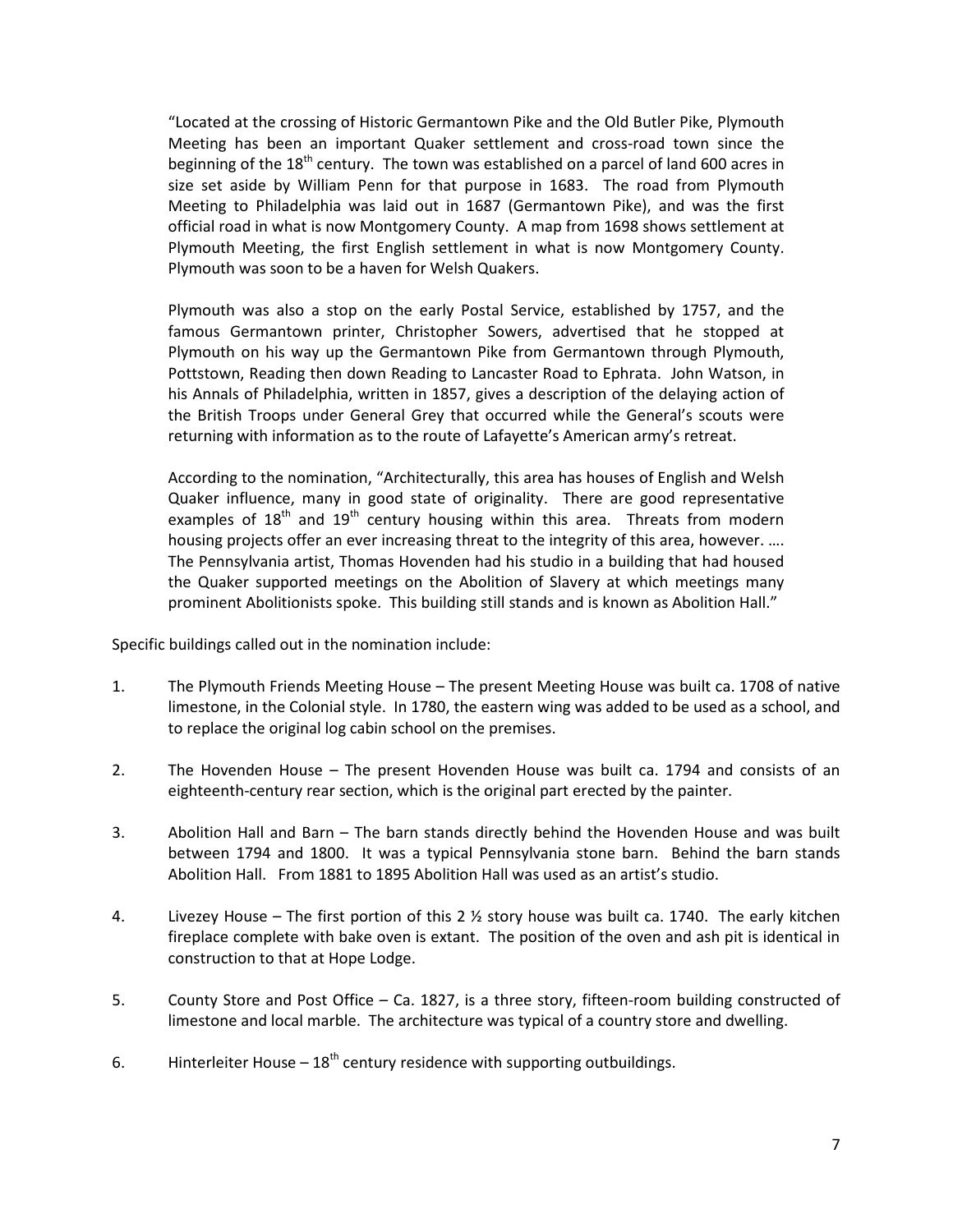

Figure 1: National Register Boundary of the Plymouth and Whitemarsh Township Historic District.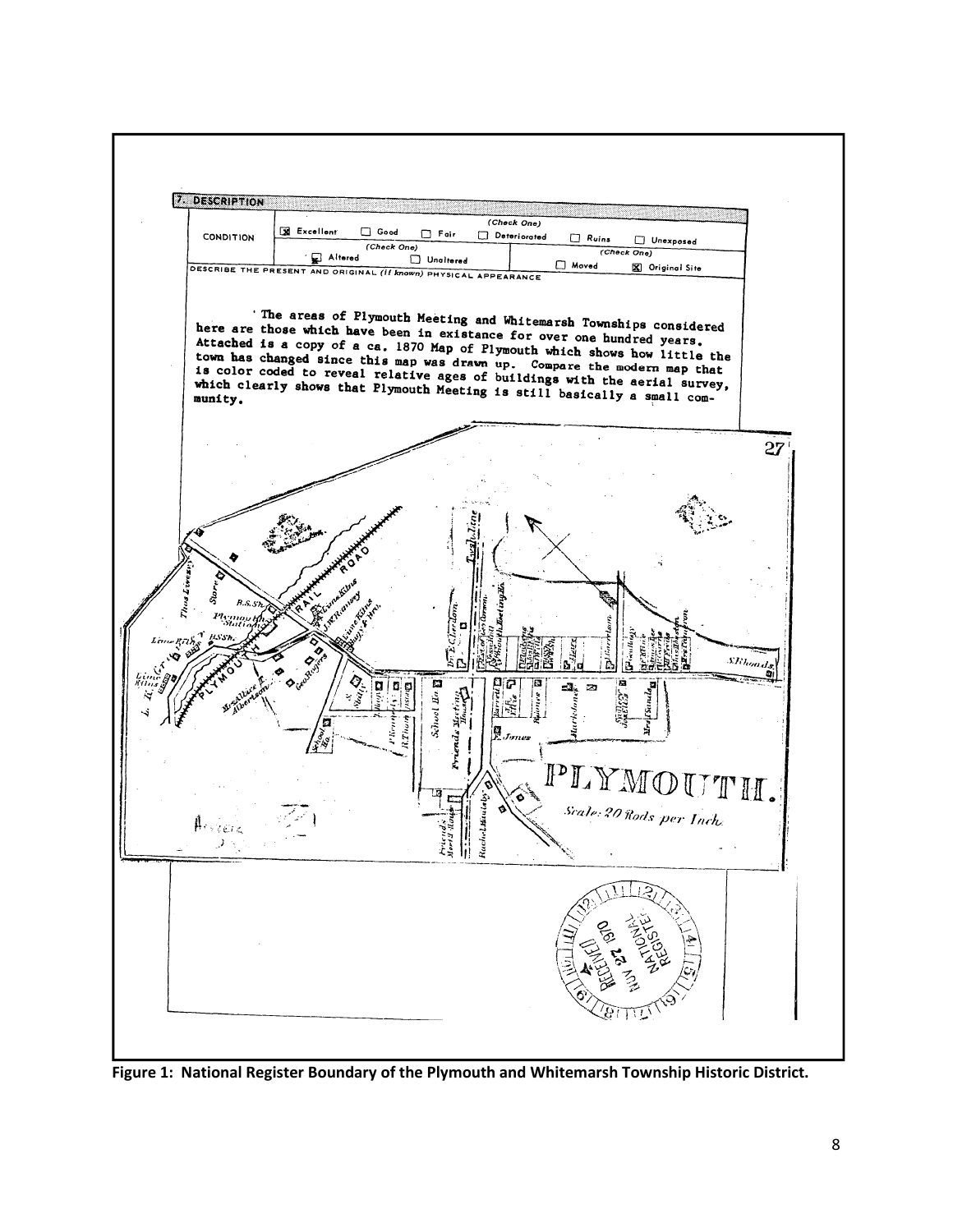

Figure 2: Historic Hovenden House within the Historic District.

The Historic District was formally established by both Plymouth and Whitemarsh townships, with the ordinances designed to conserve and maintain the natural, scenic, historic, and aesthetic values of our local environment. Plymouth and Whitemarsh townships have a stated purpose and intent to promote, protect, enhance, perpetuate, and preserve Historic Districts for the educational, cultural, economic, and general welfare of the public through preservation, protection and regulation of buildings, structures, and areas of historic interest or importance to the township (s); to safeguard the heritage of the township (s); and to foster civic pride. A copy of the Plymouth Township Historic District map is located in the office of the Building Inspector and is available for public inspection. A copy of the Whitemarsh Township Historic District map is located in the office of the Building Inspector and is available for public inspection.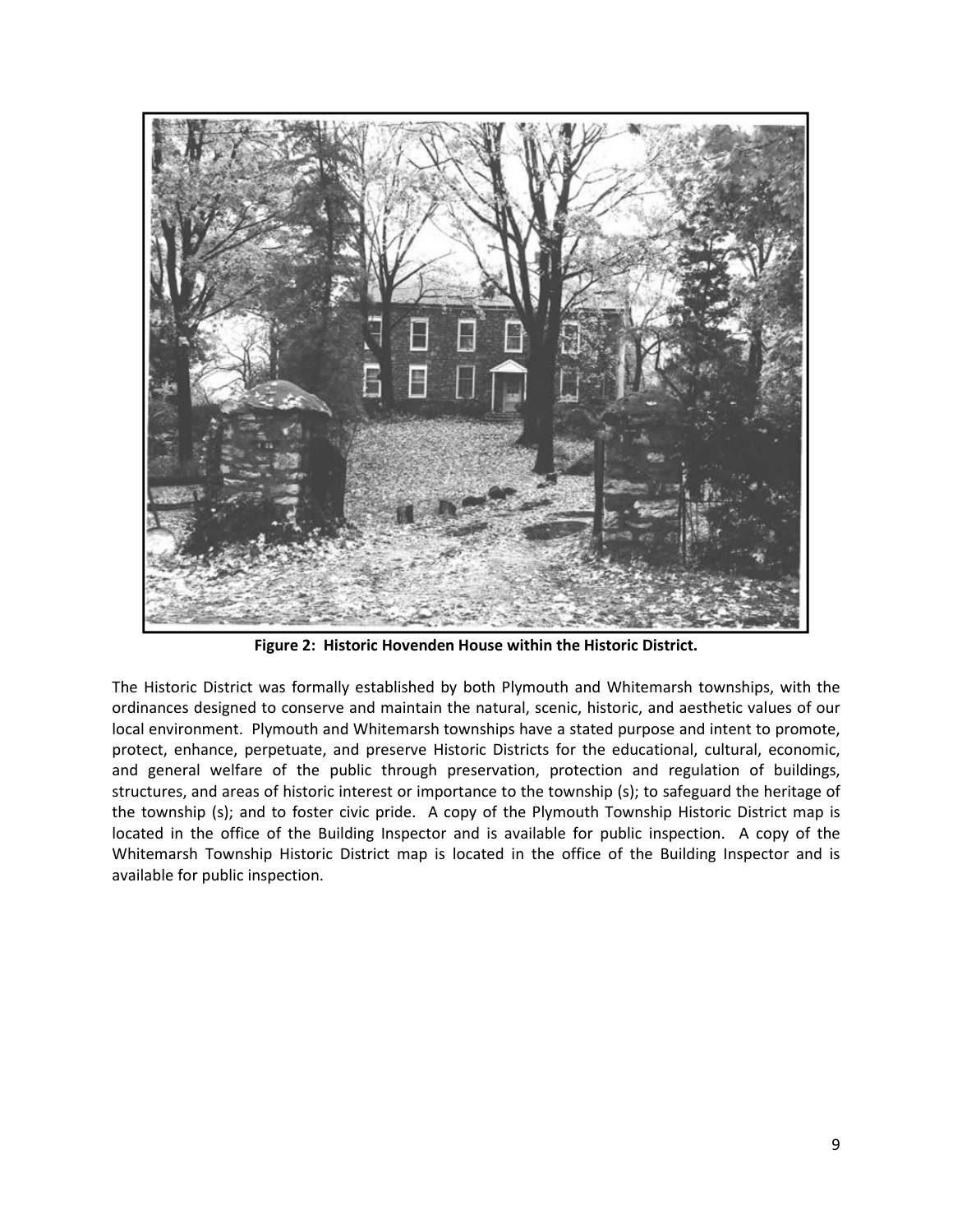# 3.0 HISTORIC DISTRICT DESIGN REVIEW GUIDELINES

The Historical and Architectural Review Board's guidelines for projects within the Plymouth Meeting Historic District emphasize repairs and improvements that are consistent with the Secretary of the Interior's Standards for Rehabilitation. The Board's guidelines are tailored to the building types found in the Historic District and in the region. The Secretary of the Interior's Standards define rehabilitation as "the process of returning a property to a state of utility through repair or alteration which makes possible an efficient contemporary use while preserving those portions and features of the property which are significant to its historic, architectural, and cultural values" (Morton et al 1992:v). Historically sensitive rehabilitation is preferable to remodeling, which "typically includes replacing some of the existing building fabric, such as kitchen cabinets, with new materials, and/or adding new components, such as a bathroom" (Bucher 1996:380). Remodeling often detracts from a structure's historic appearance and significance.

The Board's guidelines encourage, but do not require, restoration: "The process or product of returning, as nearly as possible an existing site, building, structure, or object to its condition at a particular time in its history, using the same construction materials and methods as the original where possible; typically the period of greatest historical significance or aesthetic integrity is chosen; may include removing later additions, making hidden repairs, and replacing missing period work…" (Bucher 1996:381).

The Secretary of the Interior's Standards for Rehabilitation & Illustrated Guidelines for Rehabilitating Historic Buildings explain that

 The Secretary of the Interior is responsible for establishing standards for all programs under Departmental authority and for advising Federal agencies on the preservation of historic properties listed in or eligible for listing in the National Register of Historic Places. In partial fulfillment of this responsibility, the Secretary of the Interior's Standards for Historic Preservation Projects have been developed to guide work undertaken on historic buildings; there are separate standards for acquisition, protection, stabilization, preservation, rehabilitation, restoration, and reconstruction. Initially developed by the Secretary of the Interior to determine the appropriateness of proposed work on registered properties within the Historic Preservation Fund grant-inaid program, the Standards for Rehabilitation have been widely used over the years – particularly to determine if a rehabilitation project qualifies as a Certified Rehabilitation for Federal purposes. In addition, the Standards have guided Federal agencies in carrying out their historic preservation responsibilities for properties in Federal ownership or control; and State and local officials reviewing both Federal and nonfederal rehabilitation proposals. They have also been adopted by historic district and planning commissions across the country" (Morton et al 1992:v-vi).

The Secretary of the Interior's Standards for Rehabilitation follow:

1. A property shall be used for a historic purpose or be placed in a new use that requires minimal change to the defining characteristics of the building and its site and environment.

2. The historic character of a property shall be retained and preserved. The removal of historic materials or alterations of features and spaces that characterize a property shall be avoided.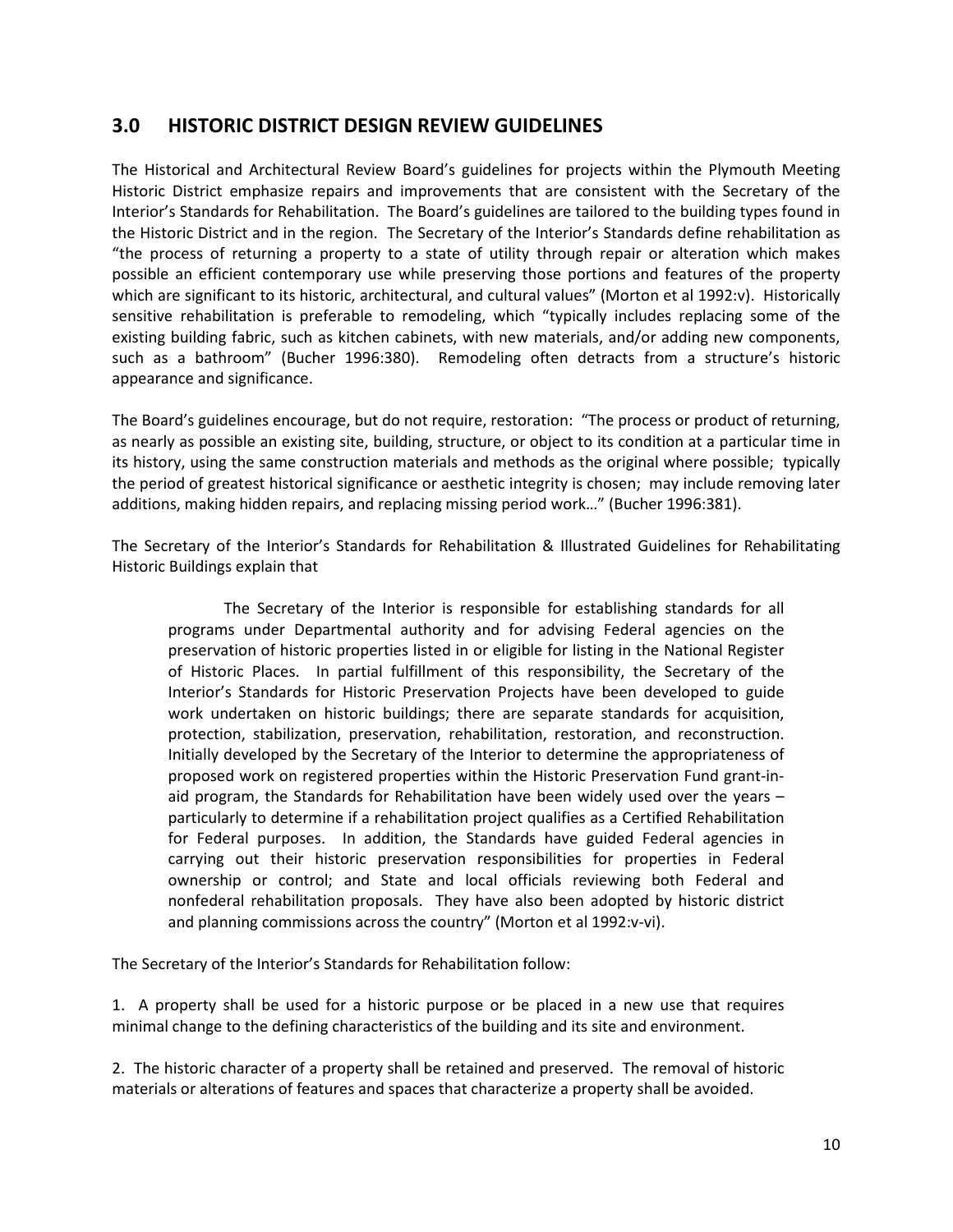3. Each property shall be recognized as a physical record of its time, place, and use. Changes that create a false sense of historical development, such as adding conjectural features or architectural elements from other buildings, shall not be undertaken.

4. Most properties change over time; those changes that have acquired historic significance in their own right shall be retained and preserved.

5. Distinctive features, finishes, and construction techniques or examples of craftsmanship that characterize a property shall be preserved.

6. Deteriorated historic features shall be repaired rather than replaced. Where the severity of deterioration requires replacement of a distinctive feature, the new feature shall match the old in design, color, texture, and other visual qualities and, where possible, materials. Replacement of missing features shall be substantiated by documentary, physical, or pictorial evidence.

7. Chemical or physical treatments, such as sandblasting, that cause damage to historic materials shall not be used. The surface cleaning of structures, if appropriate, shall be undertaken using the gentlest means possible.

8. Significant archaeological resources affected by a project shall be protected and preserved. If such resources must be disturbed, mitigation measures shall be undertaken.

9. New additions, exterior alterations, or related new construction shall not destroy historic materials that characterize the property. The new work shall be differentiated from the old and shall be compatible with the massing, size, scale, and architectural features to protect the historic integrity of the property and its environment.

10. New additions and adjacent or related new construction shall be undertaken in such a manner that if removed in the future, the essential form and integrity of the historic property and its environment would be unimpaired.

# KEY ELEMENTS TO REMEMBER FOR PROJECTS PROPOSED WITHIN THE HISTORIC DISTRICT

- 1. Repair rather than replace, where possible.
- 2. Retain as much original historic fabric as possible.
- 3. Use compatible materials and construction techniques.
- 4. The building site should be treated as sensitively as the elements of a historic building.

5. Proposed new construction within the Historic District must be carefully designed. Additions should be in scale to the buildings to which they are to be attached.

- 6. New construction should document the replication of historic features of the neighborhood.
- 7. General maintenance should be a part of any property, particularly of historic buildings.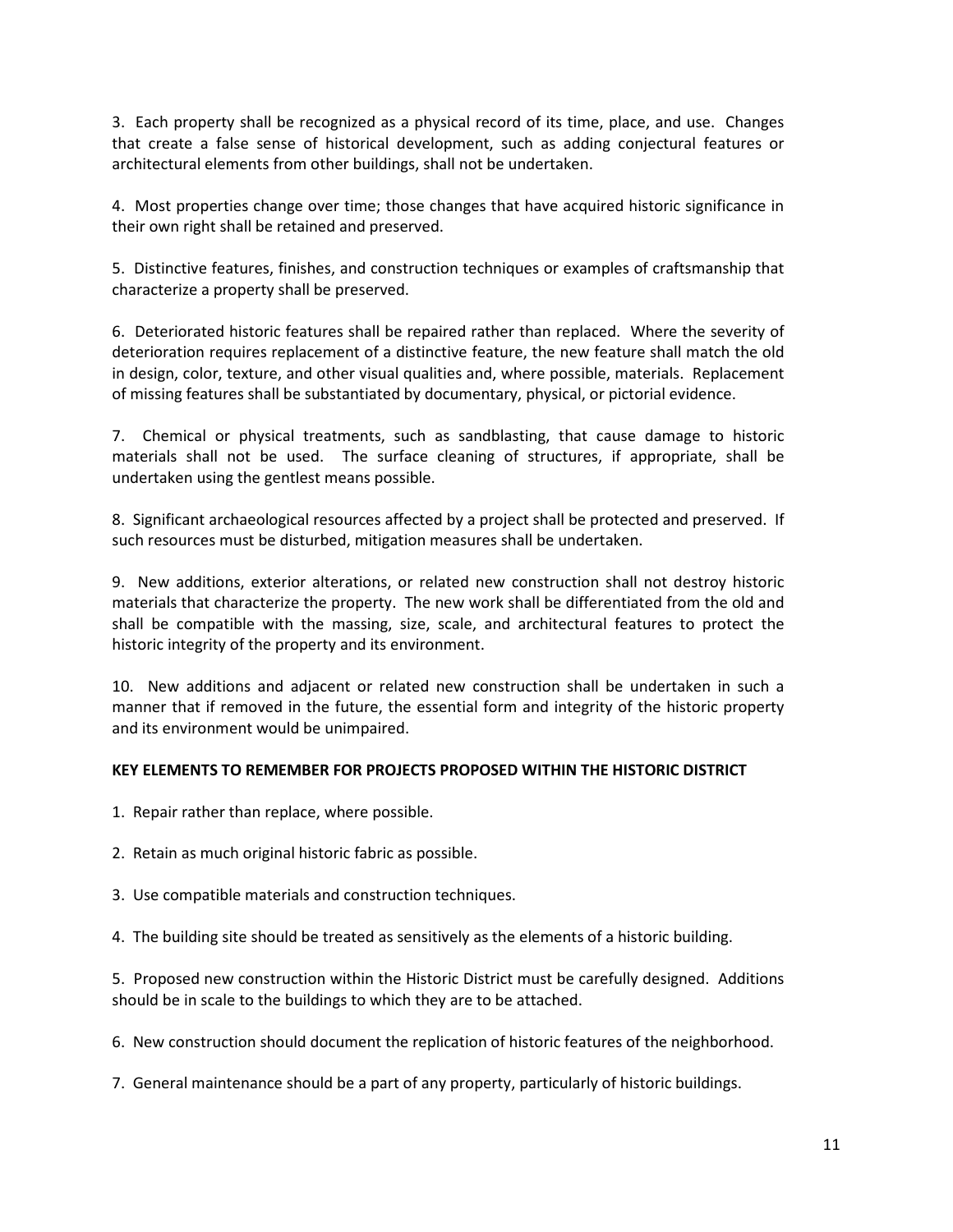8. Adaptive reuse applies to alterations or renovations necessary to utilize a building for a different purpose from which it was originally designed. Proposed new uses must be permitted by the zoning code. All plans should preserve and enhance the infrastructure of the existing neighborhood.

9. Demolition is a drastic, non-reversible action. All attempts to reuse a historic building should be explored and exhausted prior to considering demolition. Demolition is only recommended when it involves a non-significant portion of a building.

# The applicant is advised to refer to the zoning guidelines of Plymouth and Whitemarsh Townships.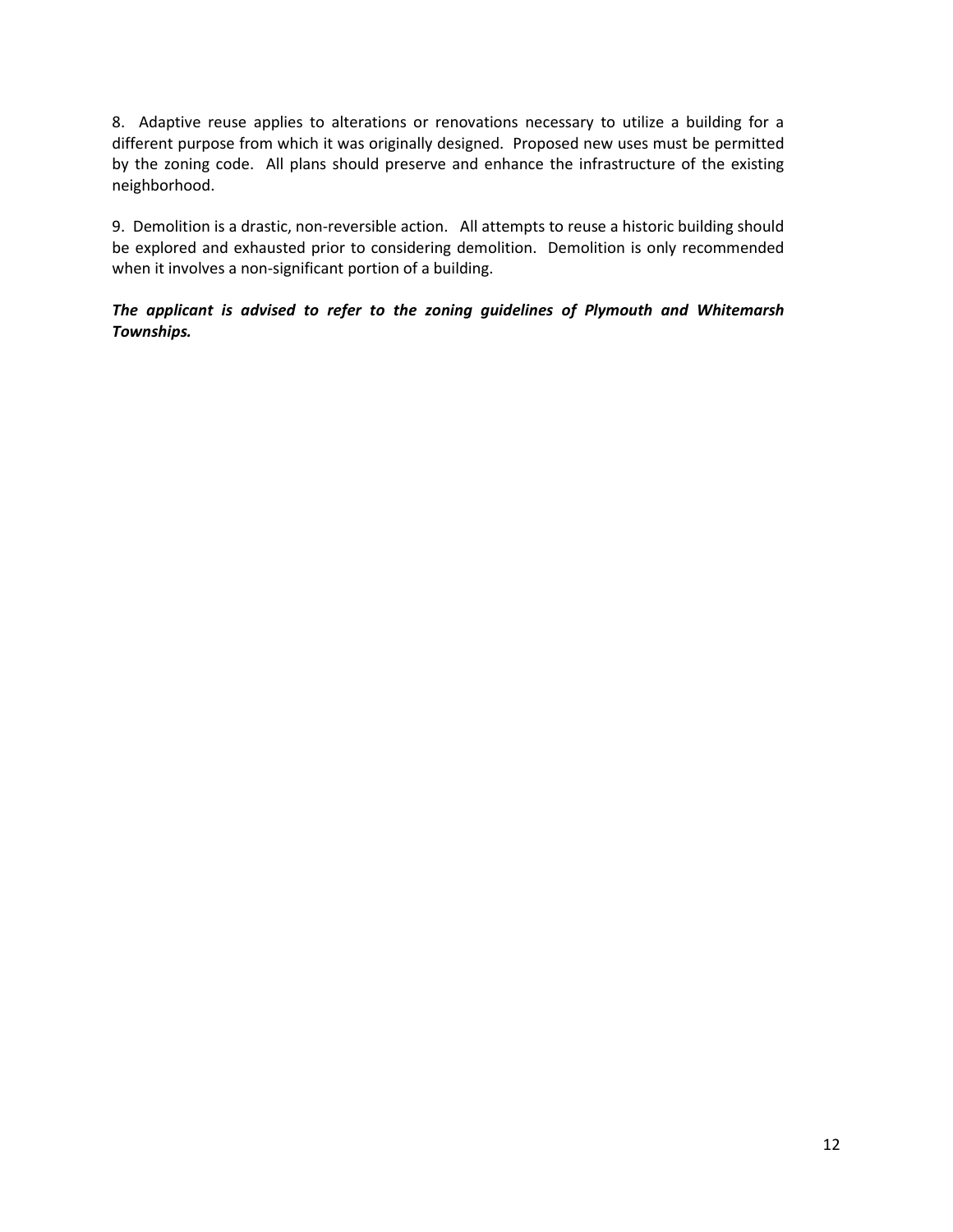# 3.1 REHABILITATION AND MAINTENANCE

# 3.1.1. Roofs

The buildings within the Historic District were constructed with roofs that are significant components of their overall design and of the District's streetscape. A roof often dominates a building: the color, shape, and texture give variety, strength, and identity to a building. The maintenance and preservation of roofs in the District is therefore an important preservation strategy, as well as being crucial to the preservation of other exterior and interior elements. There are two primary components to a roof that need to be maintained: the roof itself as well as the gutters, downspouts, and flashing. All of these key elements have to be taken care of to protect the integrity of the historic building.

# Types of Roofs in the Historic District

The roofs within the historic district vary from side gable, to front gable, to Mansard styles. Rooflines and shapes define a building's historic nature. The following shapes are typical of historic buildings, and many of these types can be found in the historic district.



Figure 3: Illustration of various roof types that can be found in the Historic District.

Roofing Materials in the Historic District

Roofing materials vary from slate, to metal, to asphalt shingles.

Slate – a natural stone that has been used for centuries and is highly durable. Of consideration is the deterioration of the nails used to install the slate and the delamination of individual slates.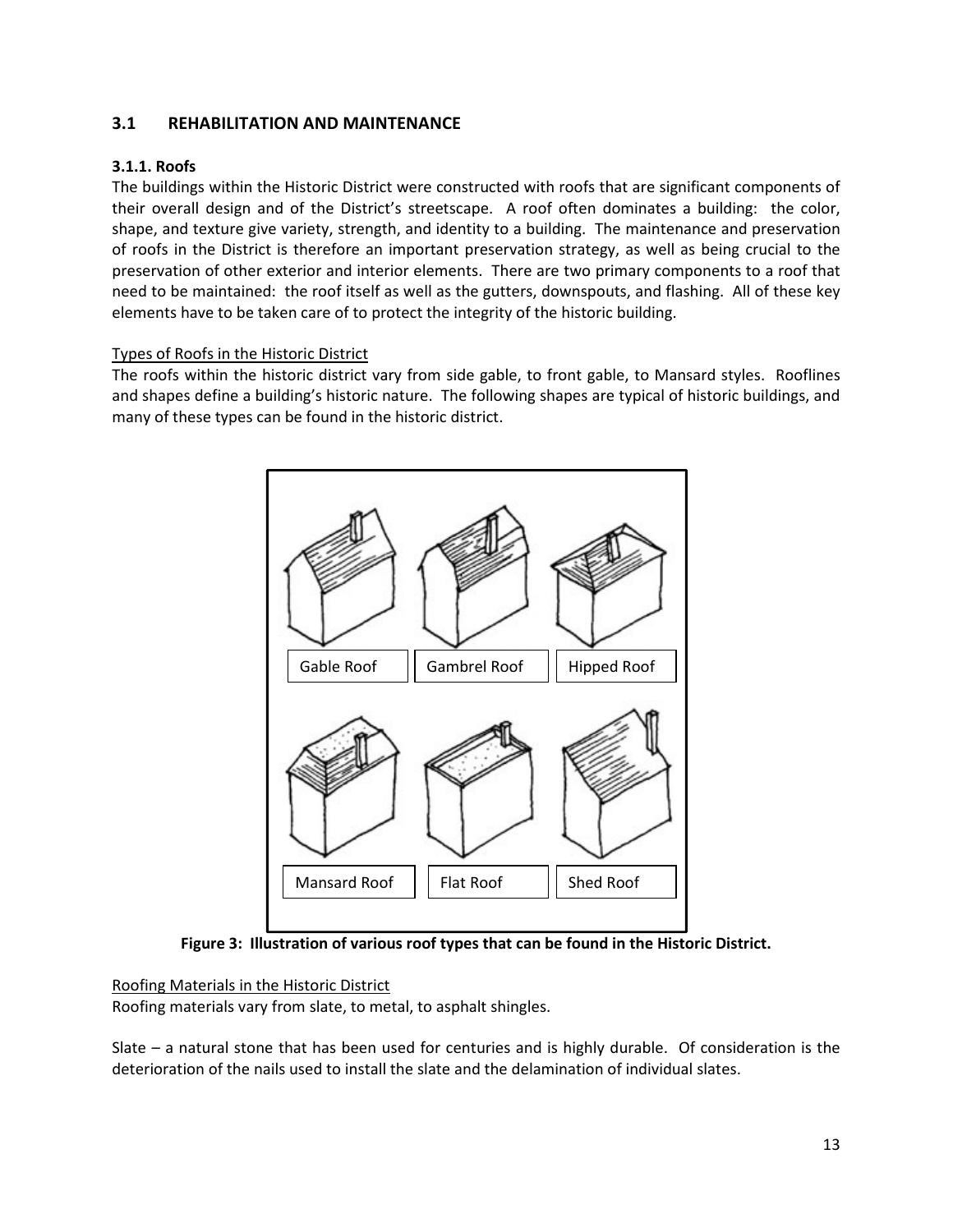Metal roofs – metal roofs shed water effectively from a relatively low pitch. Causes of deterioration include puncturing by sharp or heavy objects and breakdown by urban pollutants.

Asphalt – asphalt shingles come in many types and designs. Replace with shingles of similar size, texture, and design.

Built-up roofing – built-up roofing for flat or shallow roofs consists of alternating layers of waterproof membranes and other materials. They deteriorate by blistering and cracking. They can be repaired by adding layers to the existing roof.

Wood – cedar – another standard material; can be repaired in part or replaced totally.

If a building within the District retains original roofing material, such as standing seam metal, wood, clay tile, or slate, efforts should be made to retain those original materials if at all possible. If there are any remaining decorative elements on the roof such as cupolas, chimneys, weathervanes, wrought iron cresting and finials, these should be retained whenever possible.

Property owners with slate roofs should be aware that some roofing contractors are unable or unwilling to repair slate roofs, and may unnecessarily suggest the removal and replacement of a viable slate roof. Repairs to slate roofs are always preferable to replacement with modern materials, and it is recommended that property owners attempt to locate contractors with experience in slate roof repair. A property owner who has no choice but to replace a slate roof, or is replacing an existing asphalt roof, should only use simulated materials in colors that match existing materials. All other roof materials and colors should obtain HARB input and approval.

Wood cornices that conceal box gutters are important components of the facades of historic buildings. Some contractors may unnecessarily advise replacement of wood cornices and box gutters with modern hanging metal gutters. Homeowners are strongly encouraged to retain wood cornices and box gutters rather than replacing them with modern gutters, and should attempt to locate contractors with experience in box gutter repair.

# Gutters and Downspouts

Gutters and downspouts get the water off and away from the building. They must be constantly maintained. Enameled steel and aluminum are the most common materials used today. The enamel may serve as a prime coat for other colors. For steel, 28 gauge is the standard minimum weight while aluminum is .024 inches. Other materials include copper, tin, and vinyl. Installation is as the directions indicate. If contracted, a warranty should accompany the installation. Maintenance is crucial. Gutters and downspouts must be cleaned to flow freely. Periodically check the brackets or straps and look for leaks or rust. Drains can also be checked with a hose to insure proper function.

# **Flashing**

Flashing is one of the most important and vulnerable parts of a roofing system. It consists of strips of sheet metal inserted at roof intersections and is a major cause of roof deterioration and water damage. It must be inspected periodically and replaced or repaired immediately if problems are found.

#### Roof Alteration Guidelines and Recommendations

Visible alteration of roof contours by the construction of dormers, other window openings, turrets, skylights, or vents is not permitted without HARB review. In the event that it is necessary to install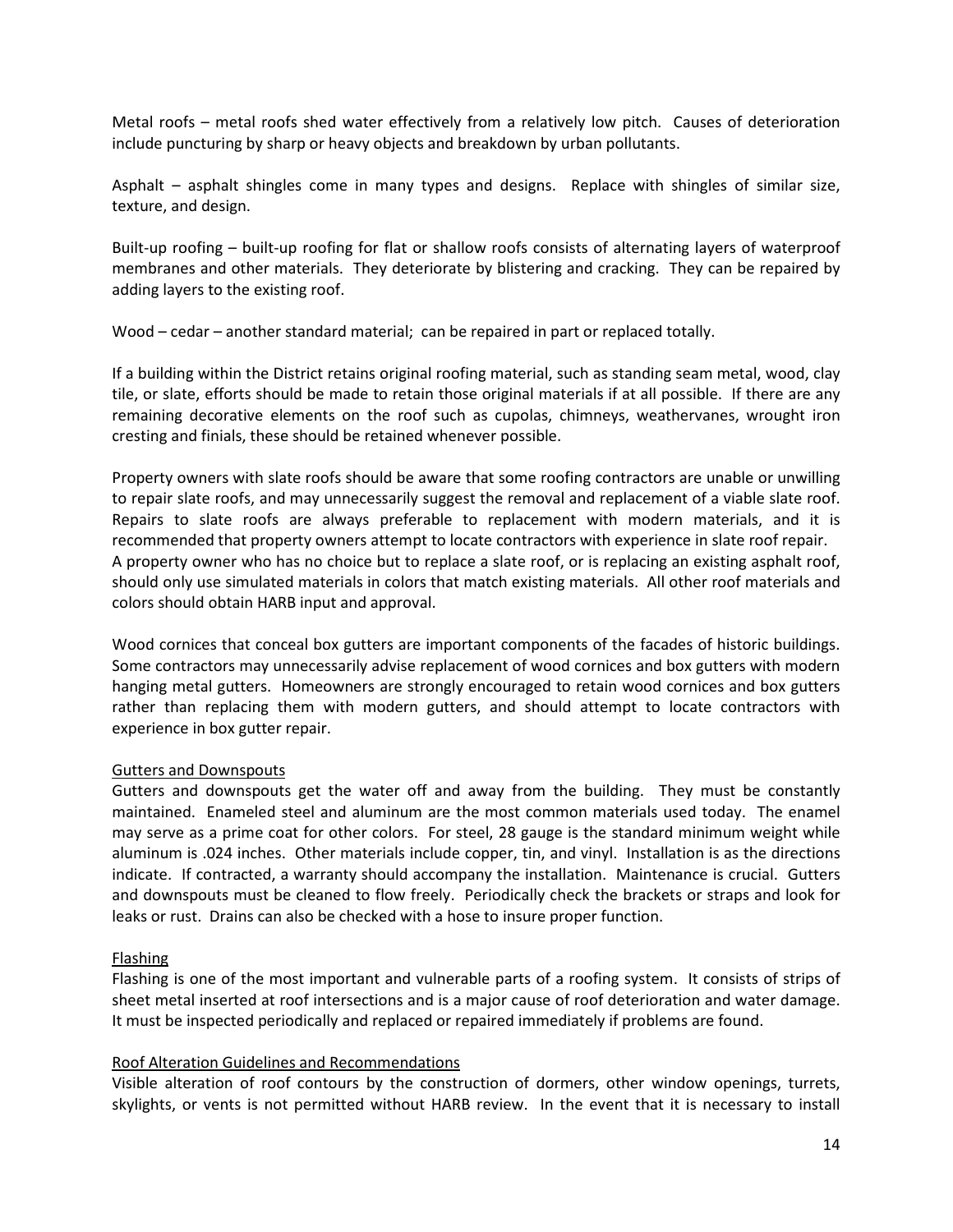mechanical equipment on a roof within the Historic District, such equipment should be placed so that it is inconspicuous from the sidewalk and street. Placement that makes the equipment impossible to see from the sidewalk and street is always preferable.

Property owners who wish to restore an altered roof by replacing existing asphalt shingles, fiberglass shingles, or rolled sheeting with a more historically appropriate material should be certain that the substitute material they plan to use is appropriate to the age and style of their home. Conjectural use of wrought iron cresting and finials is not recommended. Property owners considering these options should review their restoration plans with the HARB.

Removal or replacement or alteration to existing visible chimneys requires review by the HARB.

In general, all necessary changes in roofing elements should resemble or match the original roof in appearance and detail. The roofing material and color used on porches and garages should resemble the main roof of the house.

General guidelines for replacing roofing materials include:

a. Determine the total amount of the roof that needs replacing. Consider replacement if more than 20% of the roof is damaged.

b. If one slope is worse than the other, consider replacing the more severely affected side and repairing the less deteriorated slopes.

c. Look for any leaks. Flashing, valleys, and gutters are often sources of leaks and should be identified and fixed before replacing an entire roof.

d. Check for moisture stains and rot in roof rafters and sheathing. Replace if necessary to control moisture and save adjacent wood structures.

- e. Check all fasteners and reuse or replace as needed.
- f. Get professional advice and assistance.
- g. Seek out several estimates and opinions.

# 3.1.2. Exterior Walls

Exterior walls in the historic district can be of a variety of materials, both structural and as surface treatments. Structural walls in the historic district include stone, wood, and brick. Decorative surface treatments found in the historic district include stucco, tile, and paint.

# **Masonry**

Masonry includes brick, stone, terra cotta, concrete, stucco, and mortar. Masonry is one of the most durable materials but must be properly maintained. The first line of defense is to keep it dry. Roofs, gutters, cornices, and downspouts should be kept clear to keep the foundation dry. Painting may contribute to a moisture problem rather than eliminate it. Cleaning should be done by hand and by a skilled professional. Repointing is done to clean out the old mortar and replace with new.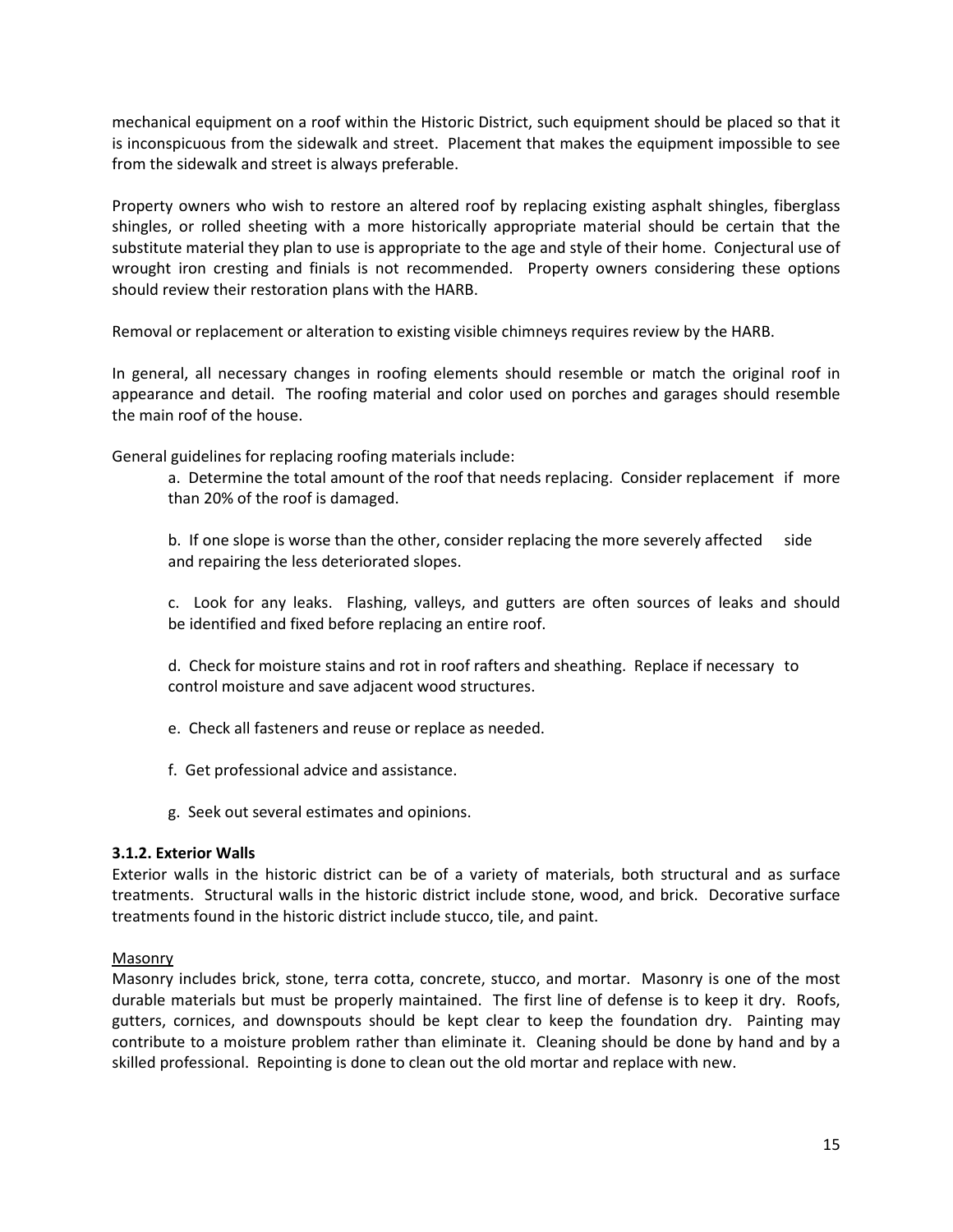New brickwork should match the old. The new mortar should match the old. The new mortar joints should be of the same shape as the old. With vigilant care one can maintain a masonry structure indefinitely.

# Wood

Wood walls should be identified, retained, and preserved. Applying a stucco finish is not recommended. Provide proper drainage and protective coating. Avoid replacement siding that does not match in appearance and texture the existing or earlier siding. Property owners should repair when at all possible by patching, piecing-in, and consolidating. If a surface must be replaced, replace it in kind using surviving features as a model. The same visual appearance should persist.

# Modern Cladding

Aluminum and vinyl siding are mass-produced materials intended to imitate traditional wood siding. They are thinner and lighter and subject to denting and bending. They can destroy the historical distinctive features of a building, increase deterioration, and reduce the value of the building so altered. The use of aluminum and vinyl siding should be avoided.

# 3.1.3. Windows and Doors

Exterior windows and doors can be character defining features of historic buildings, and were frequently used to project the wealth and standing of the owner/builder. For buildings where the owner was wealthy, a wide variety of window designs could be chosen, primarily for the main façade where the architecture could be seen by visitors and travelers. For more utilitarian buildings, less formal windows were the norm, as these structures were built for function rather than for appearance. In all cases, it should be the primary goal to retain as much of any window as possible that is from the historic period of the historic district (18<sup>th</sup>, 19<sup>th</sup>, and early 20<sup>th</sup> century). Modern aluminum, steel, vinyl windows that were inserted into window openings after the 1950s are not considered historic, but should be replaced by windows that more accurately reflect the period of the building.

The original design and placement of the windows on historic buildings should be retained. Windows that may be appropriate include Palladian, bay, fixed, casement, and double-hung. Windows considered inappropriate, depending upon the specific building, include Jalousie, aluminum sash, sliding, and picture windows. Storm windows are almost universally aluminum. If used, they should have the same number of sashes and general appearance as the windows that they cover.

Window repairs include replacing broken glass, repairing loose or rotted wood in the frame, sash, or sill, and making a window open and close as it should. Window drafts can be contained with weather stripping, storm windows, and caulking where needed. A sill can be cleaned, sanded, and filled. Rotten sections can be filled with putty or replaced. Sashes also can be filled with putty. They can also be braced if necessary. Windows that are stuck can be soaped and/or scraped. If swollen, the window must be dismantled, sanded, and rasped to return it to its original size.

If the window must be replaced, use the same material. This includes using the same size panes, replacing in pairs, or moving a window to a location to match a window that is being replaced. Maintain the original trim, caulk well, and insulate. Avoid aluminum, different shapes, fewer panes, or different sized windows. Dormer windows can also be found in old buildings. They should be preserved as found. The roof of the dormer is treated as part of the overall roof of the building. Figure 4 illustrates typical windows found in the historic district.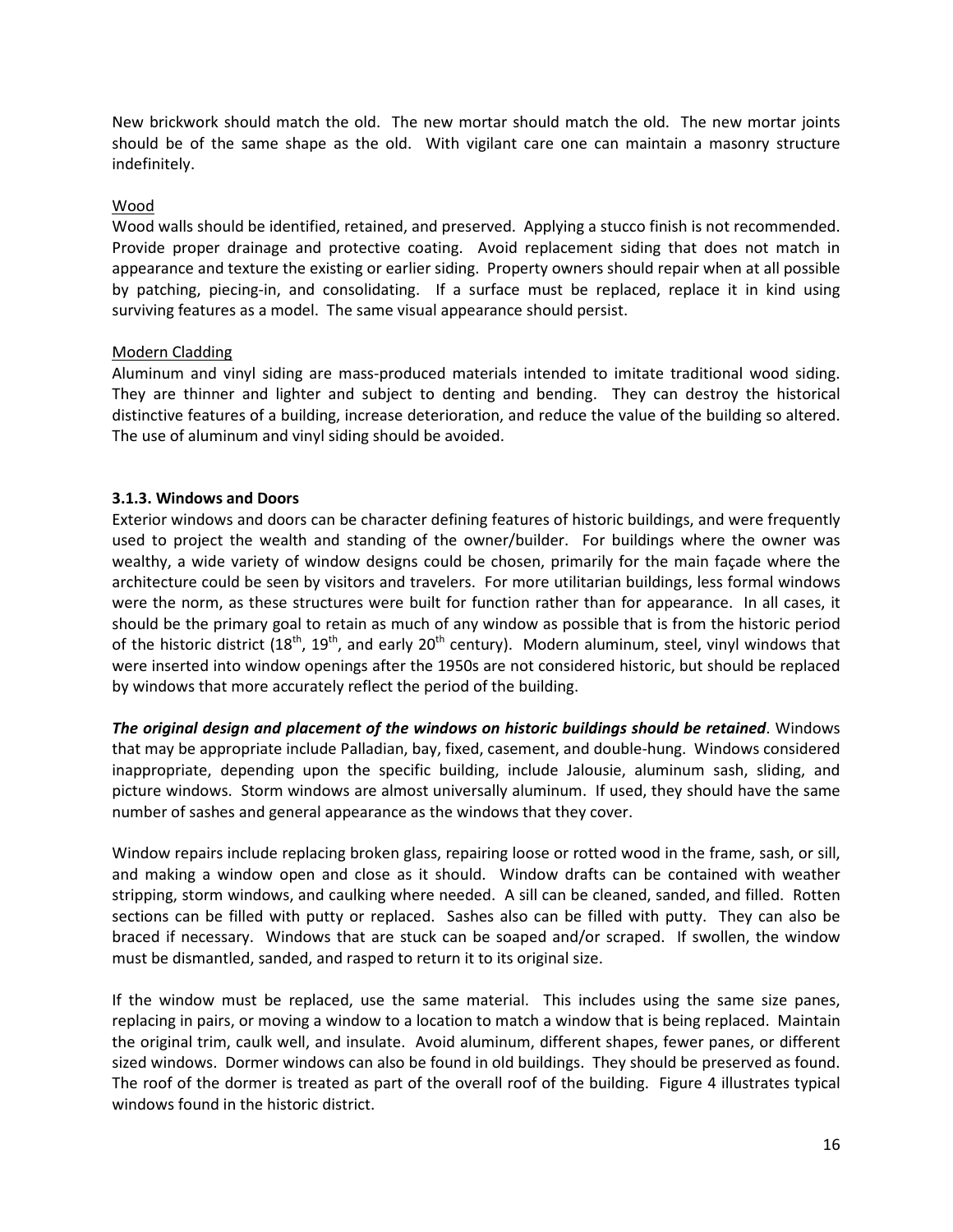

Figure 4: Window Type Guide (clockwise): 4/4, Double Hung; 1/1, Double Hung; 6/6, Double Hung; 1/1, Double Hung, in Rounded Surround; 6/1, Double Hung; 2/2, Double Hung, in Arched Surround.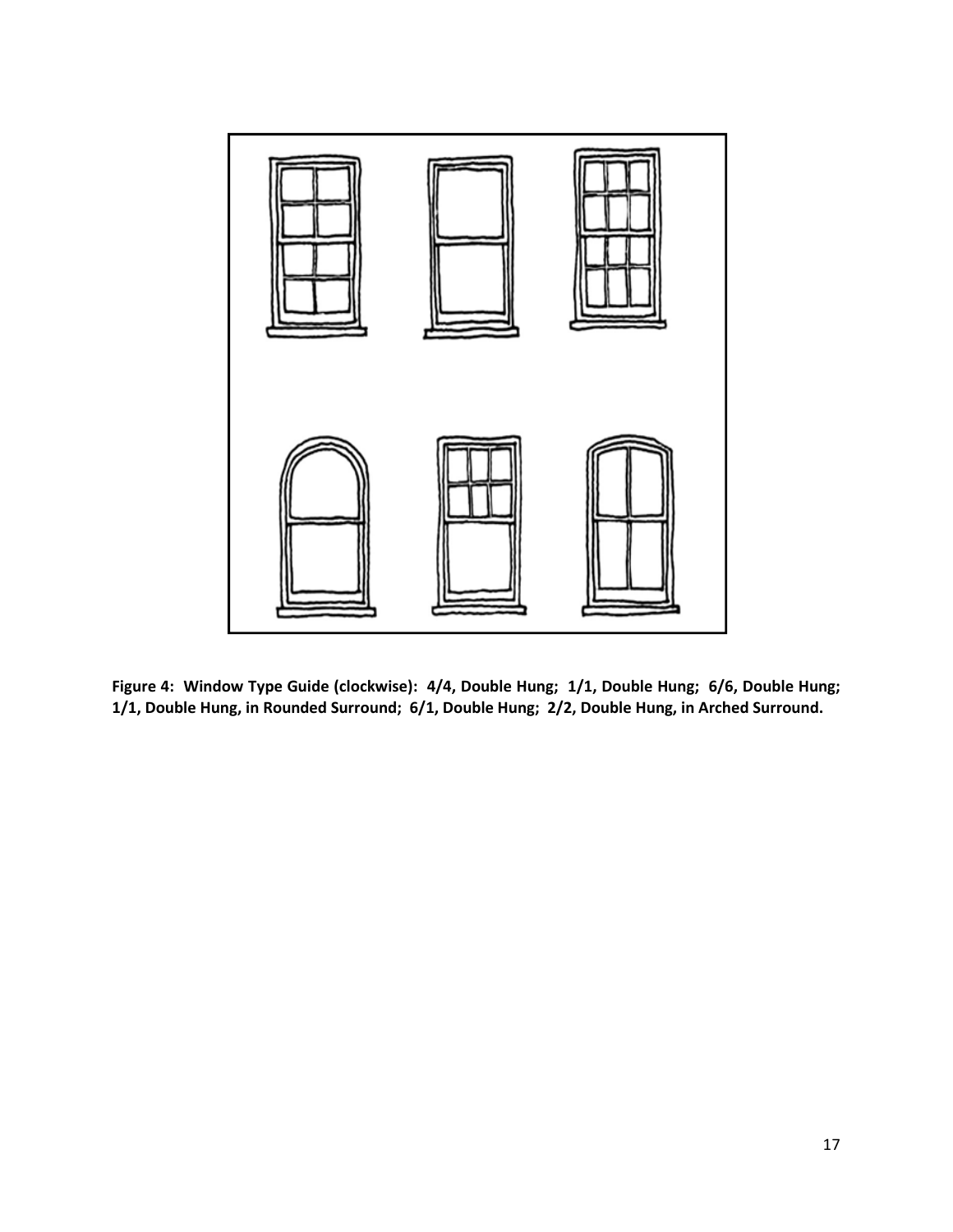

Figure 5: Appropriate and Inappropriate Shutters in the District. Top row - 6/6 double hung window with 4 panel shutters; 6/6 double hung window with louvered shutters.

Bottom Row: Example of 2 panel shutters that do not fit the arched opening and would not be recommended; Example of louvered shutters that are incorrect size for the window and would not be recommended.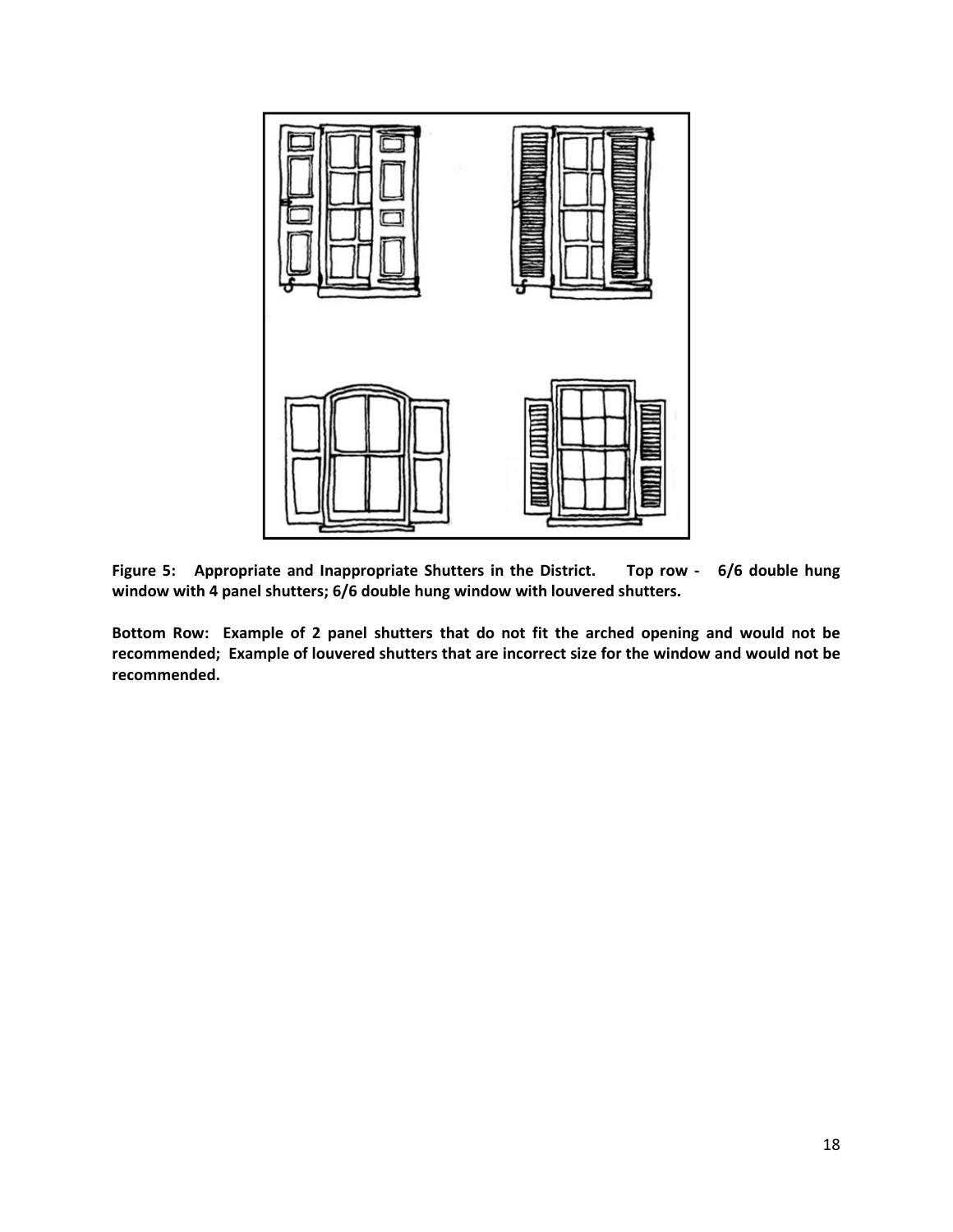



Siding **Sheathing** Drip Cap Casing Blind Stop Rail

**HEAD** Muntin

Single Glazing Aluminum Storm Window

MEETING RAIL

SILL

Sill Sub Sill Sheathing Siding

Figure 6: Double Hung Window Components.

# Doors

Like windows, doors can also possess architectural merit, and any original front doors should be preserved wherever possible. If a new door is needed, it should resemble the old door as much as possible. It is also advised to try to retain the door parts – hinges, screws, brass door handles – as much as is feasible. Residences frequently have simple round or oval knobs made of materials such as brass, bronze, or ceramic. Figure 7 illustrates typical interior and exterior door types. Sample doors are as follows: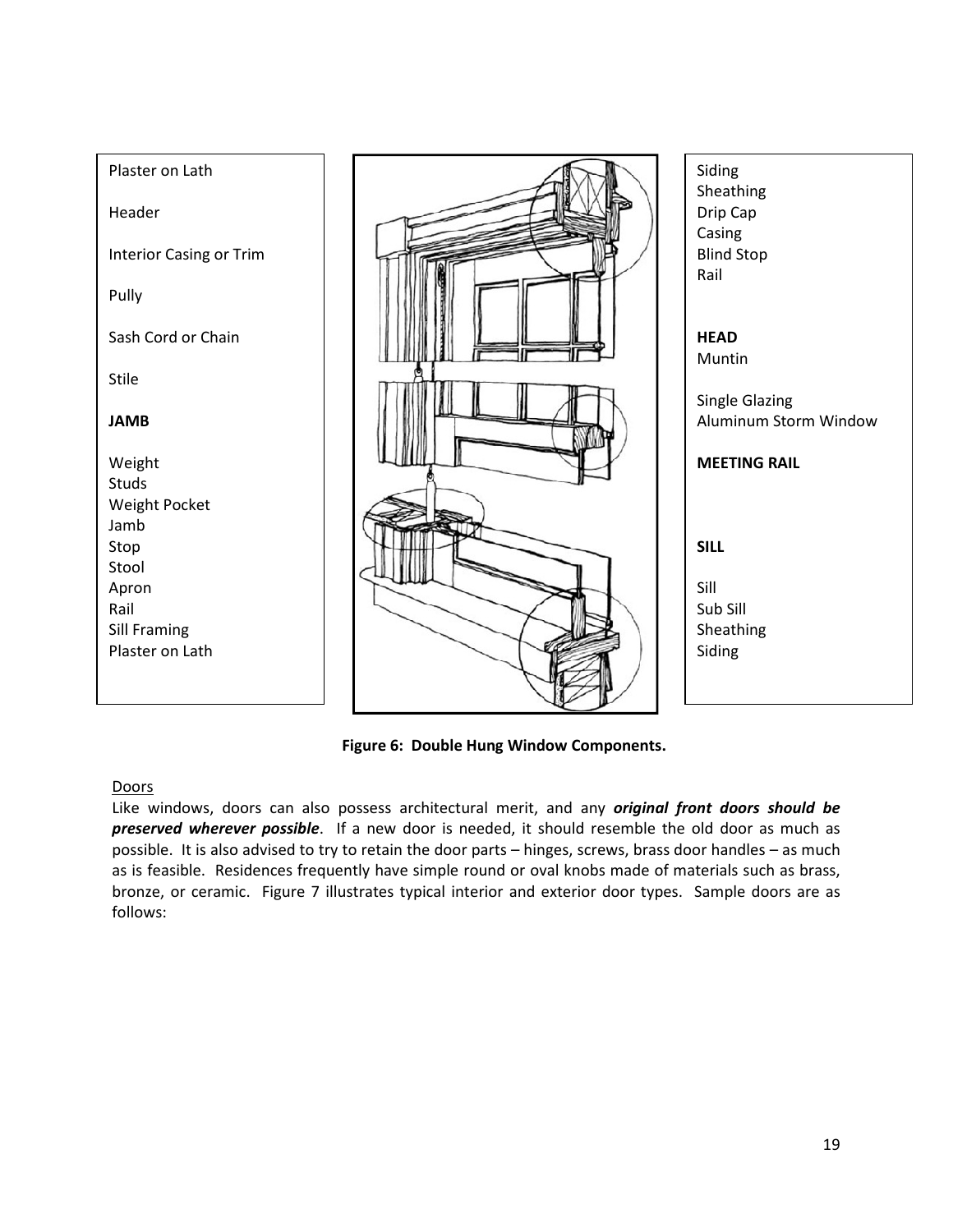

Figure 7: Typical Interior and Exterior Doors.

The vertical elements of the door are the stiles and the rails, the crosspieces that contain panels. Panels can be wood or glass and are held in place in grooves or by moldings. The panels should move freely. Doors deteriorate from exposure over time. Wood is easily maintained and repaired. Paint or clear a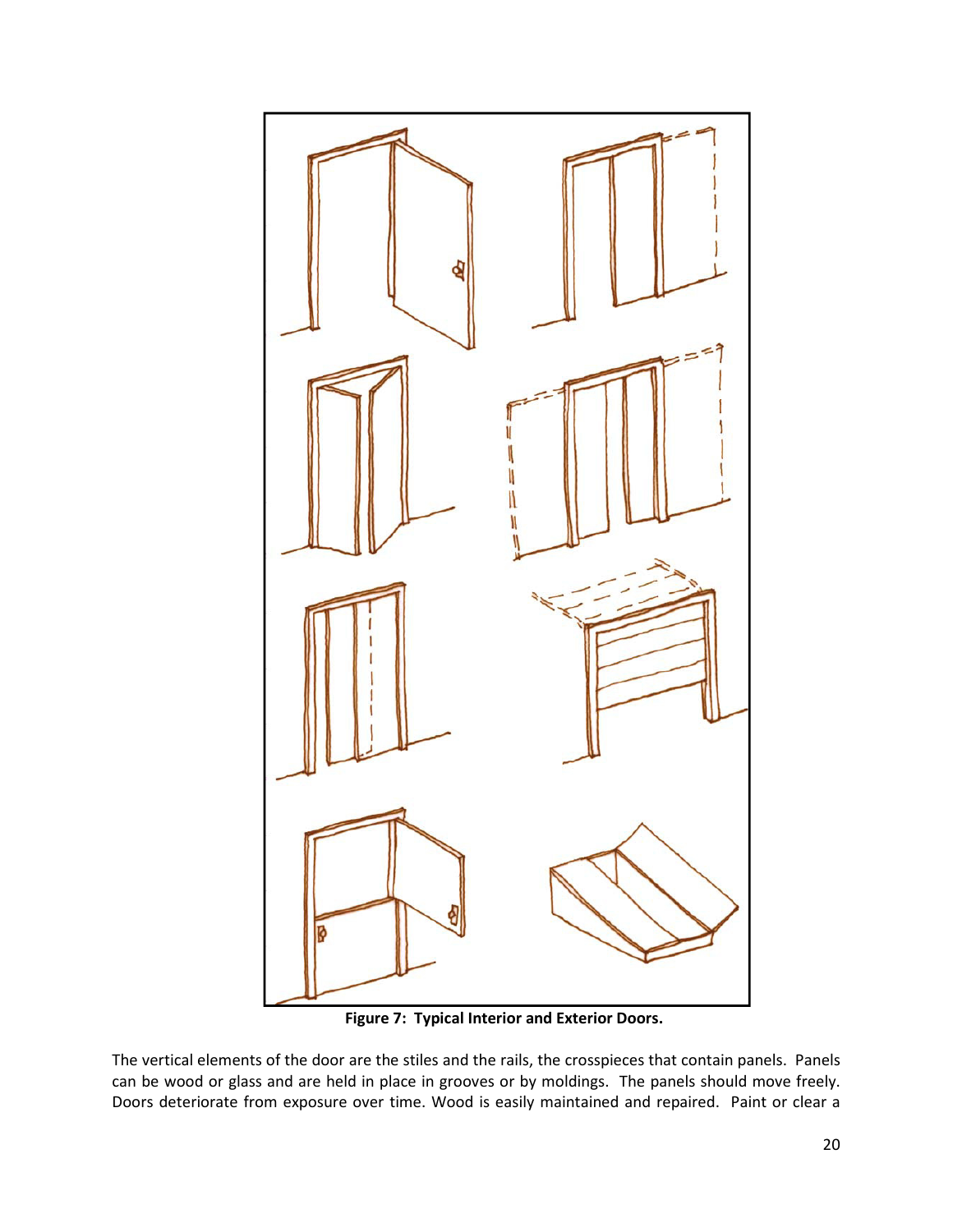clear finish such as varnish creates a protective finish. Too much paint can result in build-up and interference with joint movement.



# Figure 8: Door 1 – Batten form; Door 2 – Paneled Form; Door 3 – Flush Door (not appropriate in the historic district)

# 3.1.4. Porches and Entrances

Porches were also frequently decorative elements integral to the architectural design of 18<sup>th</sup> and 19<sup>th</sup> century buildings, as well as early  $20<sup>th</sup>$  century buildings. Porches protected the residents and visitors from the weather, and also provide a covered outdoor sitting area where social activities could occur. They are important elements to retain. A number of buildings in the historic district, over the years, have been modified and their front porches have been removed. It is critical that any porches that remain on buildings within the historic district are retained, if at all possible.

Most porches are one story and extend the full length of the building's front wall. Others may cover only the front entrance. Porches have elements such as columns, posts, pilasters, balustrades, railings, pediments, stairs, floors, ceilings, and ornamental trim. Repair all parts that can be restored. Replace only what cannot be repaired. Use historical materials i.e. replace a wooden porch with a wooden porch.

The approaches to an historic building are also very important in appreciating the building within its setting. Approaches can include steps, brick walks, flagstone pavers, and other elements. Steps are most often wood or stone. When repairing, continue the materials of the porch and maintain the historical orientation. Position steps in a similar line as originally constructed. Railings should match the balustrade. Aluminum and iron are not good replacements for wood. The characteristic of the historic balustrade should be maintained. Door hoods provide shelter over an entrance – retain door hoods wherever possible, and as historically appropriate for the building.

When adding a porch to a historic building, do not destroy the historic materials and features of the building. Enclosing a porch is a radical change and is not recommended.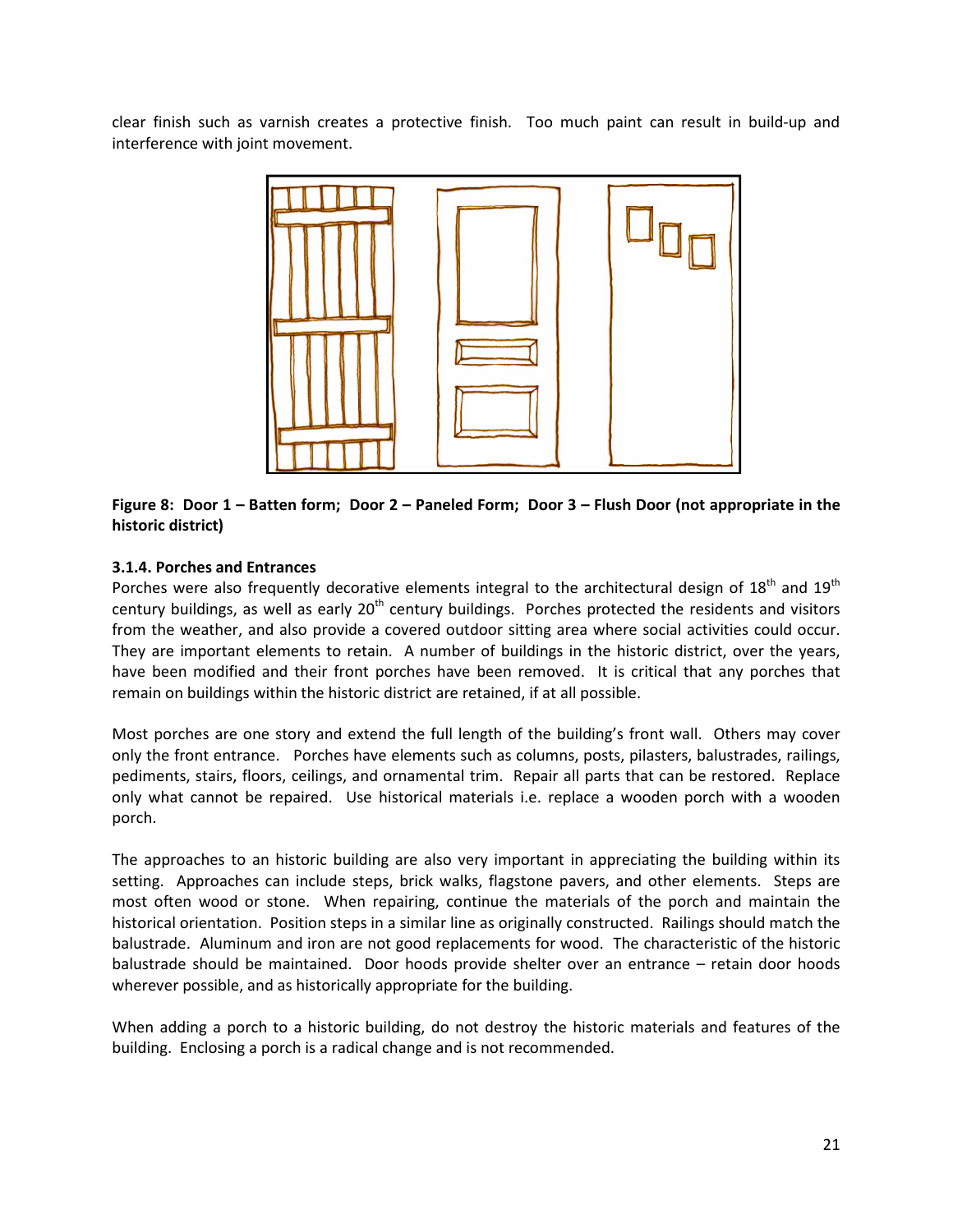# 3.1.5. Architectural Trim

Gables, cornices, brackets, finials, and other ornaments maintain the historic nature of a building. They should be identified, retained and preserved. Gables can be an eye-catching feature of a building, especially when they include decorative treatments such as shingles, siding, etc. The shingles, siding, decorative bric-a-brac, and paint should all be maintained, if possible.

# 3.1.6. Metals

Metals, including copper, iron, and tin were frequently used as exterior design elements during the 19<sup>th</sup> and  $20<sup>th</sup>$  centuries, and can still be found on buildings within the Plymouth and Whitemarsh Historic District. Metals on historic buildings within the Historic District should be protected against corrosion by standing water. Protect these surfaces whenever possible. Do not combine different metals creating an incompatible feature. Avoid painting or covering metals that were meant to be exposed. This is especially true for decorative copper which was frequently used for gutters, downspouts, and other decorative features.

# 3.1.7. Exterior Painting

Paint has been used as an exterior and interior decorative treatment on buildings and structures for thousands of years, and most of the buildings within the Historic District would have had painted (or whitewashed) exteriors. It is important to try to identify the original paint surfaces on the historic buildings within the Historic District, prior to repainting, to ensure that a correct color is chosen. Paint analysis is a relatively common practice to identify colors and types of paints that may have been used on historic buildings, and consultants are available to conduct those studies. Where possible, it is important to maintain the original color of a building in the Historic District, undertaking appropriate studies to determine what the original colors were. It should be noted that there could be multiple paint layers on the exterior of a building, so it is important to select a professional to determine the original paint color for a specific exterior surface.

Exterior colors and color schemes should be appropriate to the architectural style and period of the building. Certain paint manufacturers offer historically accurate exterior paint colors, including specific palettes for different architectural styles (see Finnaren and Haley, or Benjamin Moore, both offer historic color charts). In most cases, color schemes can be organized according to the body, major trim, minor trim, and shutter colors. The body color covers wall surfaces, and on commercial buildings includes any storefront piers. In some cases, the body color will be natural brick or stone and will not require painting. Major trim includes the cornice, window frames, decorative window crowns, storefront cornices, storefront columns, and bulkheads. Minor trim consists of window sashes, doors, and storefront frames. Shutters are typically painted yet another color. While early nineteenth-century buildings historically featured simple color schemes – brick walls, white exterior woodwork, and dark green shutters and front door, for example – later Victorian styles featured color schemes which might include several colors. However, overly elaborate color schemes, and all color schemes employing multiple pastel colors, are not appropriate. The so-called "painted ladies" are based on popular images of Victorian architecture, not on history.

When a historic building is repainted, the removal of all paint layers to bare wood is not recommended.

Except for heavily weathered paint, scraping off loose material in preparation for new coats of paint is sufficient. Unpainted brick surfaces generally should not be painted. Painted brick surfaces should remain painted. In some instances, paint may be removed from brick, but typically it is not recommended. On commercial buildings, the paint scheme for the entire building should be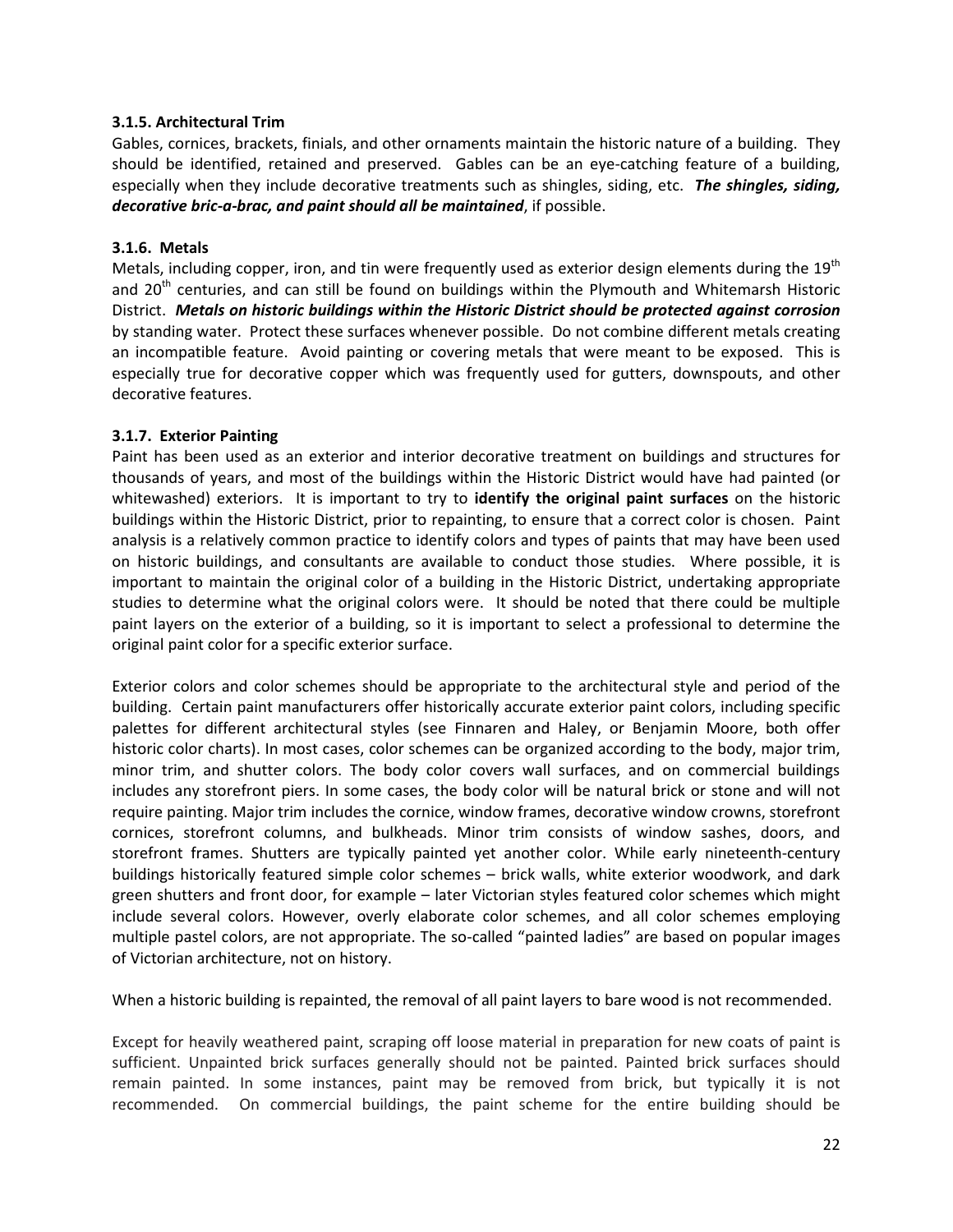coordinated, including building cornice, upper-floor windows and shutters, storefront, and doors. Storefronts should not be repainted without taking into account the color scheme and condition of paint on the entire facade. Finally, historically unpainted metals, such as brass storefront framing or hardware, should not be painted.

# 3.1.8. Chimneys

Chimneys are an important part of the architecture of a building. Some architectural styles incorporate prominent and massive chimneys into their designs. The original chimney should be kept intact as much as possible. Major repairs should always be done by a professional. A chimney should be straight, sound, well pointed with good mortar, and functional.

# 3.1.9. Signs

A COA is necessary in the Historic District for the placement or alteration of any business sign. The signs will be judged based on their size, location, and design. Illumination should be indirect and prevent glare. Acceptable signs include those framed on a background, painted on a building or mounted on a building, individual letters cut and mounted small plaques, and hanging shingles close to a building. Additional requirements are found within the permitting requirements of the Township Council or Board of Supervisors.

# 3.1.10. Site Features

The site features help to define a property's historic character. Features within the property line are considered part of the site. Where possible, retain walks, paths, fences, lights, and benches. Radically changing a grade level is not recommended. Replace steps, railings, paving and fencing with the same materials or with materials with the same visual appearance. When introducing new features such as parking or a driveway, be as unobtrusive as possible.

Fencing should be sturdy and blend with the color and design of the building. Conspicuous designs or bold colors should be avoided.

Secondary buildings also contribute to the overall character of a property. They often reflect the style of the main building. Even garages may match the original building. An outbuilding is significant if it dates to the original construction, functioned as an important part of the property, exemplifies the architectural style, and has a strong relationship to other buildings on the property. They should be retained when possible, and well-maintained. Demolition is feasible but should only be considered when the outbuilding is severely damaged or when the impact on the overall property will be minimal. New outbuildings also may sometimes be appropriate. When constructed they should maintain the historic coordination of the buildings and not damage other buildings or site features.

Utilities can be located on the ground, placed on a roof, or attached to a wall. Conceal these whenever possible. Coordinate with fencing and vegetation. Paint if appropriate. Install in less conspicuous places such as rear or side walls.

# 3.1.11. New Construction

New construction is not prohibited in the Historic District. However, care must be taken in the design and construction of new buildings and structures to ensure that they are compatible with the existing historic fabric within the Historic District. The applicant must show that the proposed design is compatible in scale and design with other existing historic buildings. Considerations include building height, front façade proportions, proportion of openings, rhythm of solids to voids, horizontal lines, the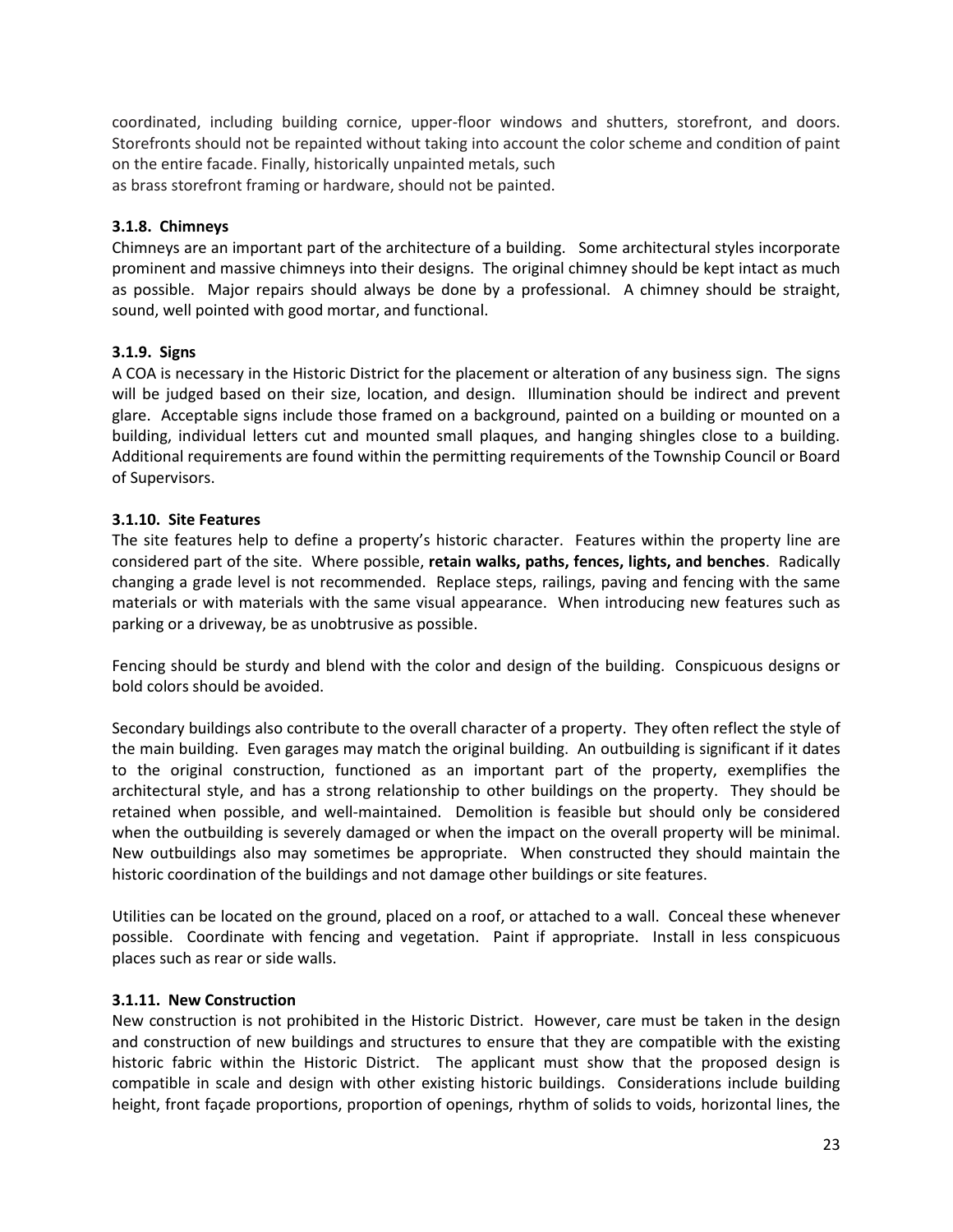site, materials, details, color, and landscaping. The HARB can be of great assistance during this design process.

### 3.1.12. Archaeological Resources

The Plymouth Whitemarsh Historic District contains many areas of archaeological sensitivity, and these areas must be treated appropriately by current and potential property owners. For example, wells, cellars, and basements may contain archaeological resources. In addition, the rear yards of most buildings in the district may have once contained support outbuildings such as privies, smokehouses, springhouses, sheds, barns, and shops. Archaeological materials related to the Native American occupation in this area prior to the arrival of Europeans could also be located on land within the Historic District. Any archaeological materials uncovered should be reported, left undisturbed, and be professionally excavated and recorded. Please notify the HARB if any such materials are found on a property in the Historic District.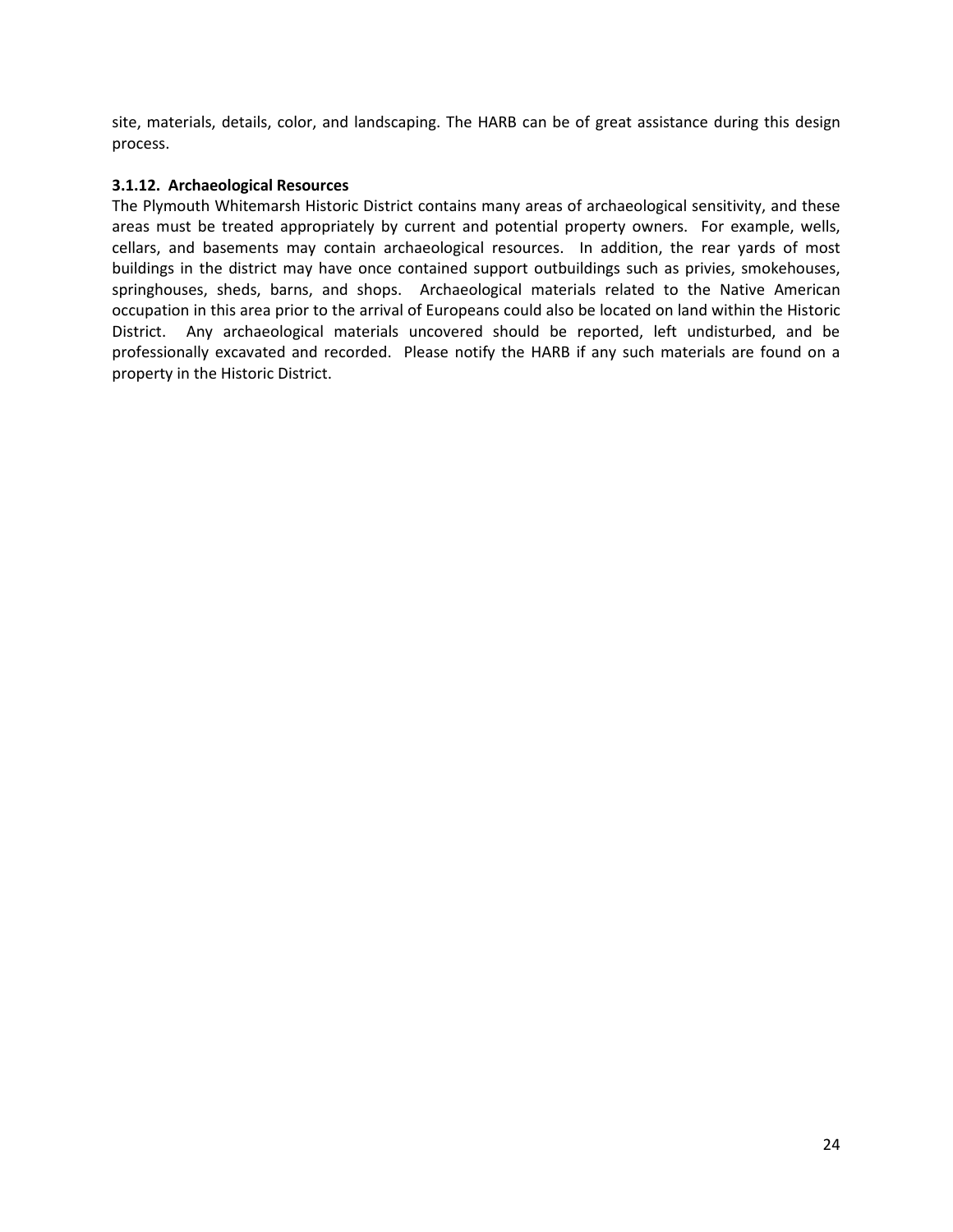#### KEY CONTACTS AND INFORMATION

#### Historical Architectural Review Board

616 Germantown Pike Lafayette Hill, PA 19444 Phone: 610-825-3535 Fax: 610-825-9416 Email: mail@whitemarshtwp.org

#### Whitemarsh Township

616 Germantown Pike Lafayette Hill, PA 19444 Phone: 610-825-3535 Fax: 610-825-9416 www.whitemarshtwp.org Building, Zoning, and Engineering: 610-825-3535 ext. 2206

# Plymouth Township

700 Belvoir Road Plymouth Meeting, PA 19462 Phone: 610-277-4100 www.plymouthtownship.org Zoning/Planning: 610-277-4103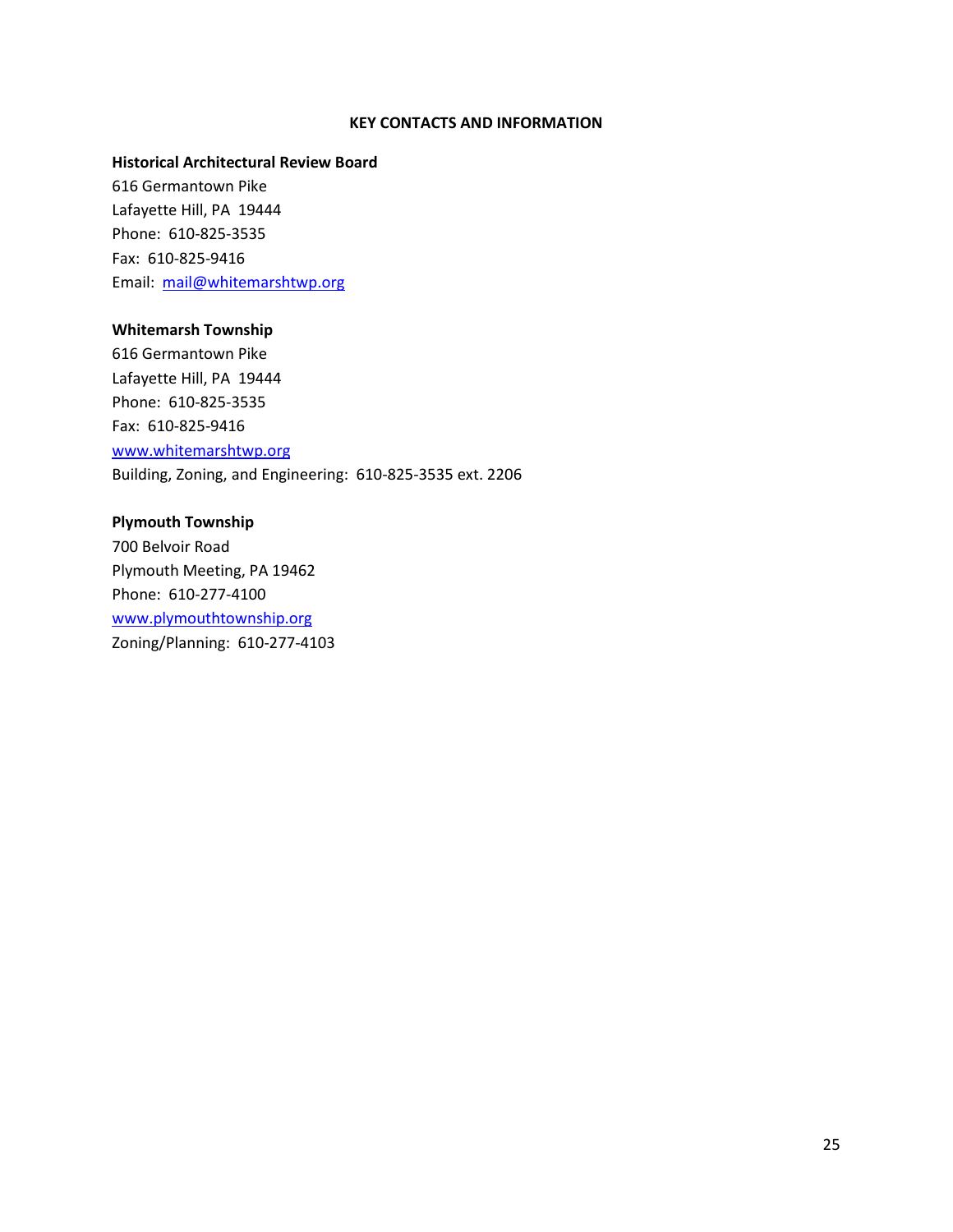#### PROFESSIONAL TECHNICAL SUPPORT – Get Help

There are a wide variety of agencies and organizations in the region that can provide technical support for your project involving historic properties. Many of these organizations maintain lists of cultural resource management professionals, including restoration architects, architectural historians, archaeologists, historians, material conservationists, paint analysts, and others. Make sure you check the references of any consultant or contractor you are interested in hiring for your project.

#### Local Resources:

# Plymouth Meeting Historical Society

2130 Sierra Rd Plymouth Meeting, PA 19462 610-828-8111

#### The Historical Society of Montgomery County, Pennsylvania

1654 DeKalb Street Norristown, PA 19401 (610) 272-0297 http://www.hsmcpa.org/

#### Preservation Alliance for Greater Philadelphia

1616 Walnut Street, Suite 1620 Philadelphia, PA 19103 215-546-1146 http://www.preservationalliance.com/

# AIA Philadelphia

1218 Arch Street Philadelphia, PA 19107 215-569-3186 http://www.aiaphiladelphia.org/comm\_preservation/

#### Statewide Resources:

#### Pennsylvania Historical and Museum Commission

\_\_\_\_\_\_\_\_\_\_\_\_\_\_\_\_\_\_\_\_\_\_\_\_\_\_\_\_\_\_\_\_\_\_\_\_\_\_\_

Bureau for Historic Preservation Commonwealth Keystone Building, Second Floor 400 North Street Harrisburg, PA 17120-0093 717-783-8946 www.phmc.state.pa.us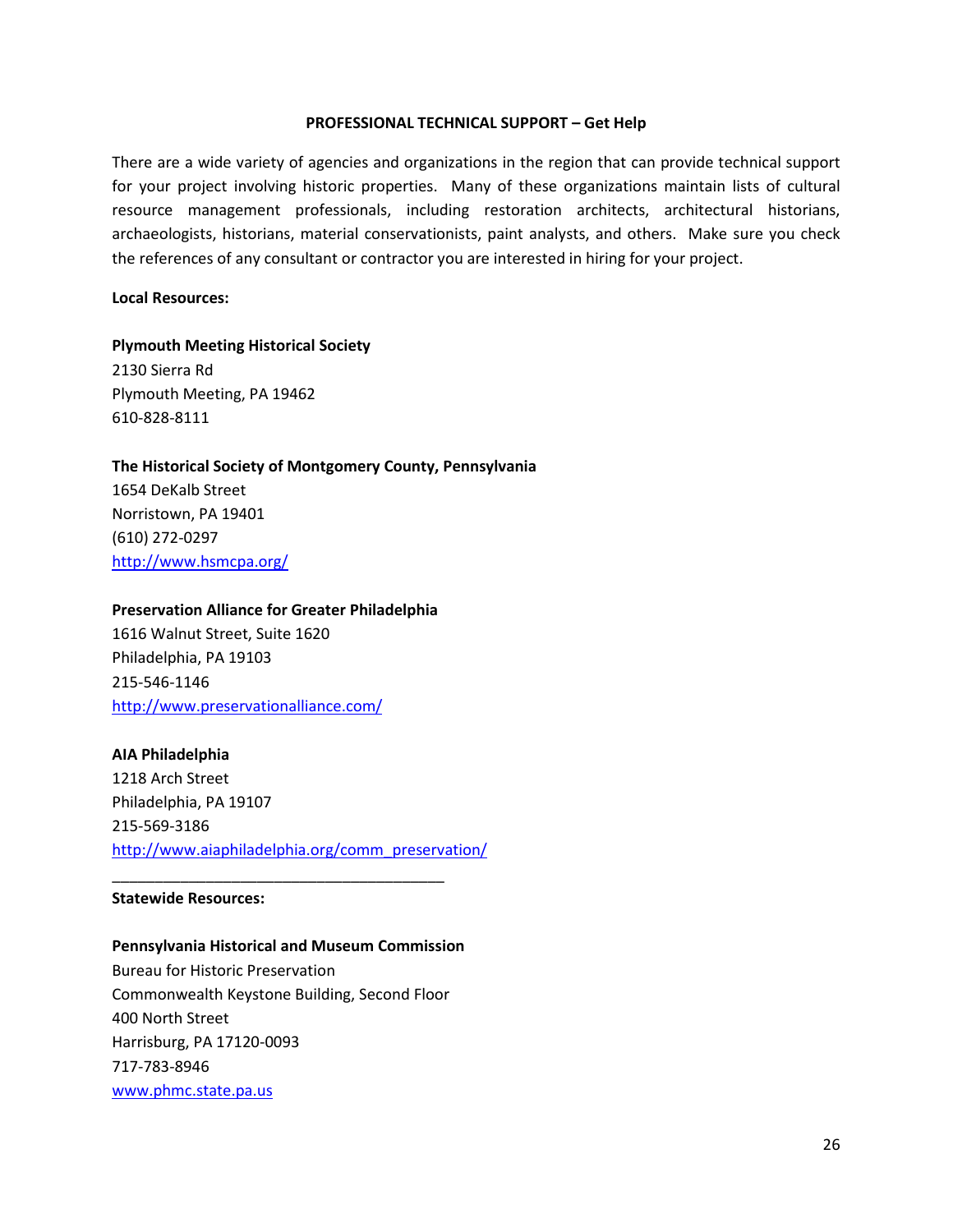Preservation Pennsylvania 257 North Street Harrisburg, PA 17101 717-234-2310 http://www.preservationpa.org/

\_\_\_\_\_\_\_\_\_\_\_\_\_\_\_\_\_\_\_\_\_\_\_\_\_\_\_\_\_\_\_\_\_\_\_\_\_\_\_

#### National Resources:

National Trust for Historic Preservation Northeast Field Office 6401 Germantown Avenue Philadelphia, Pennsylvania 19144 215-848-8033 http://www.preservationnation.org/about-us/regional-offices/northeast/

### National Park Service

Heritage Preservation Services 1849 C Street, NW Washington, DC 20240 (202) 513-7270 http://www.nps.gov/history/hps/

#### National Park Service

Technical Preservation Services 1849 C Street, NW Washington, DC 20240 http://www.nps.gov/history/hps/tps/index.htm

#### Educational Program Resources:

There are also a number of historic preservation programs in the region that can provide expert opinions and information on different historic preservation and design issues. These institutions also offer a wide variety of coursework on history, historic preservation, and restoration topics. These local institutions include:

# University of Pennsylvania School of Design

102 Meyerson Hall 210 South 34<sup>th</sup> Street Philadelphia, PA 19104 215-898-3425 http://www.design.upenn.edu/about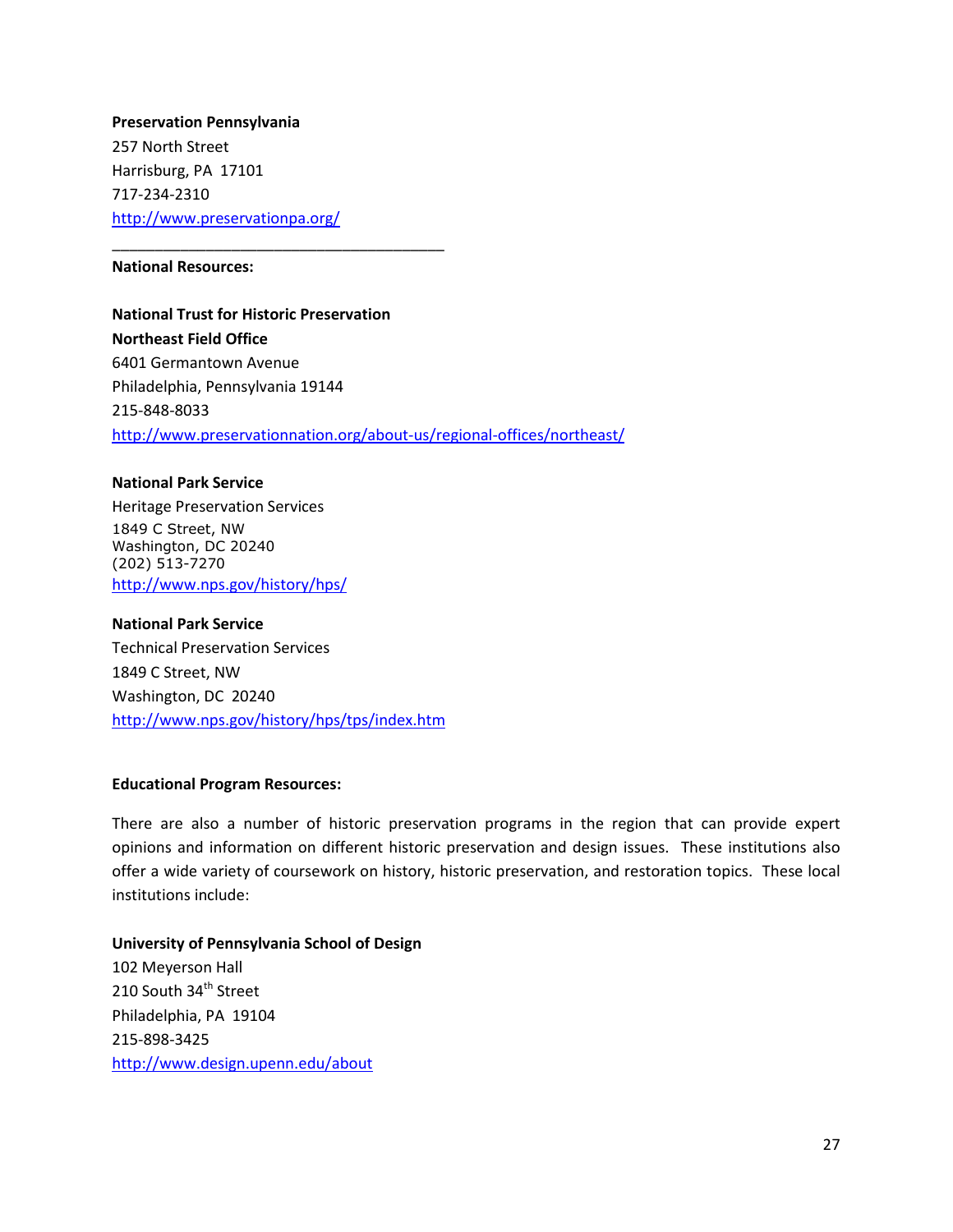Bucks County Community College 275 Swamp Road Newtown, Pennsylvania 18940 215-968-8000 http://www.bucks.edu/academics/departments/social/hp/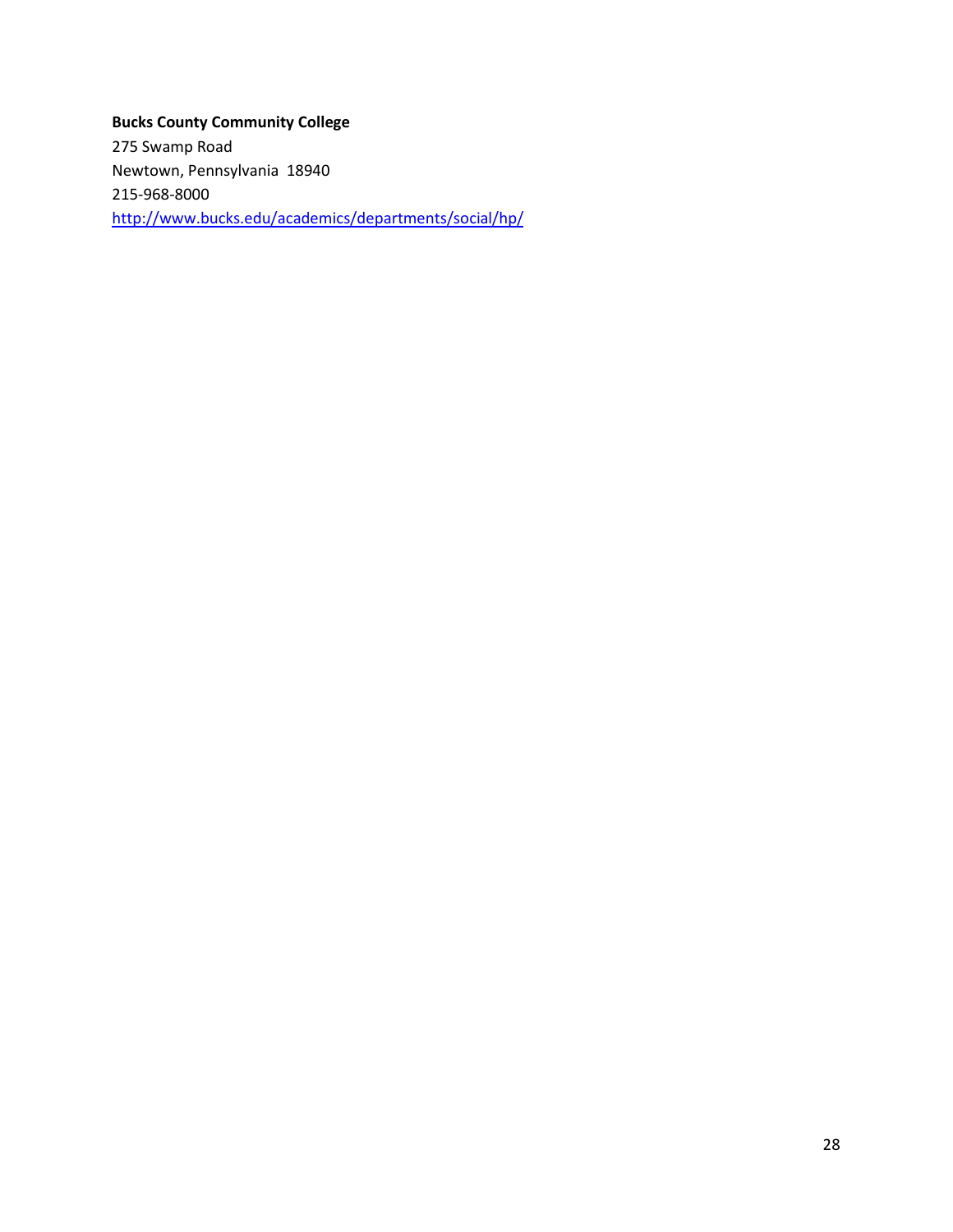#### GLOSSARY OF ARCHITECTURAL TERMS

# A

architrave. 1) The lowest horizontal element of a classical entablature; 2) The ornamental moldings (trim) around windows, doors, and other wall openings.

asymmetrical. Not symmetrical

# B

baluster. A shaped, short vertical member, often circular in section, supporting a railing or capping.

balustrade. An assembly consisting of a railing or capping supported by a series of balusters.

bay. A regularly repeated main division of a building design. A building whose facade is five windows wide may be described as a five-bay building.

bay window. A window structure projecting beyond the main wall plane; if attached to the building above ground level, properly called an oriel.

blind. A louvered shutter that excludes vision and direct sunlight, but not indirect light and air, from a house.

bond. The setting pattern of bricks or stones, such as common bond, Flemish bond, etc.

bracket. A projecting support placed under an architectural overhang such as a cornice; often ornate.

# C

capital. The top member (cap) of a column.

casement sash, casement window. A window sash which is side-hinged; a window having casement sashes.

casing. The exposed architectural trim or lining around a wall opening.

clapboards. Narrow boards applied horizontally to an exterior wall, each of which overlaps the one below it to create a continuous skin over the wooden frame.

classical. 1) Decorative elements deriving directly or indirectly from the architectural vocabulary of ancient Greece and Rome; 2) architectural harmony based on the principles of ancient Greek and Roman architecture.

column. A long vertical structural member that supports a load; in classical terms, a cylindrical support having a base, shaft, and capital. (Note: In the Doric order the column has no base.)

cornice. Strictly, the upper projecting part of an entablature; in carpenter/builder terminology, any projected molding ("crown molding") which crowns or finishes a horizontal fascia; the exterior assembly which closes the joint between the wall and roof of a building.

Corinthian. One of the classical orders of ancient Greek and Roman architecture, characterized by slender fluted columns and an elaborate capital decorated with acanthus leaves and scrolls.

# D

Doric. One of the five classical orders, column usually without a base and with a simple capital.

dormer. A roofed structure with a vertical window that projects from a pitched roof.

double-hung sash window. A window with two vertical sliding sashes, each closing half of the window opening.

# E

eave. The lower part of a roof that projects beyond the wall.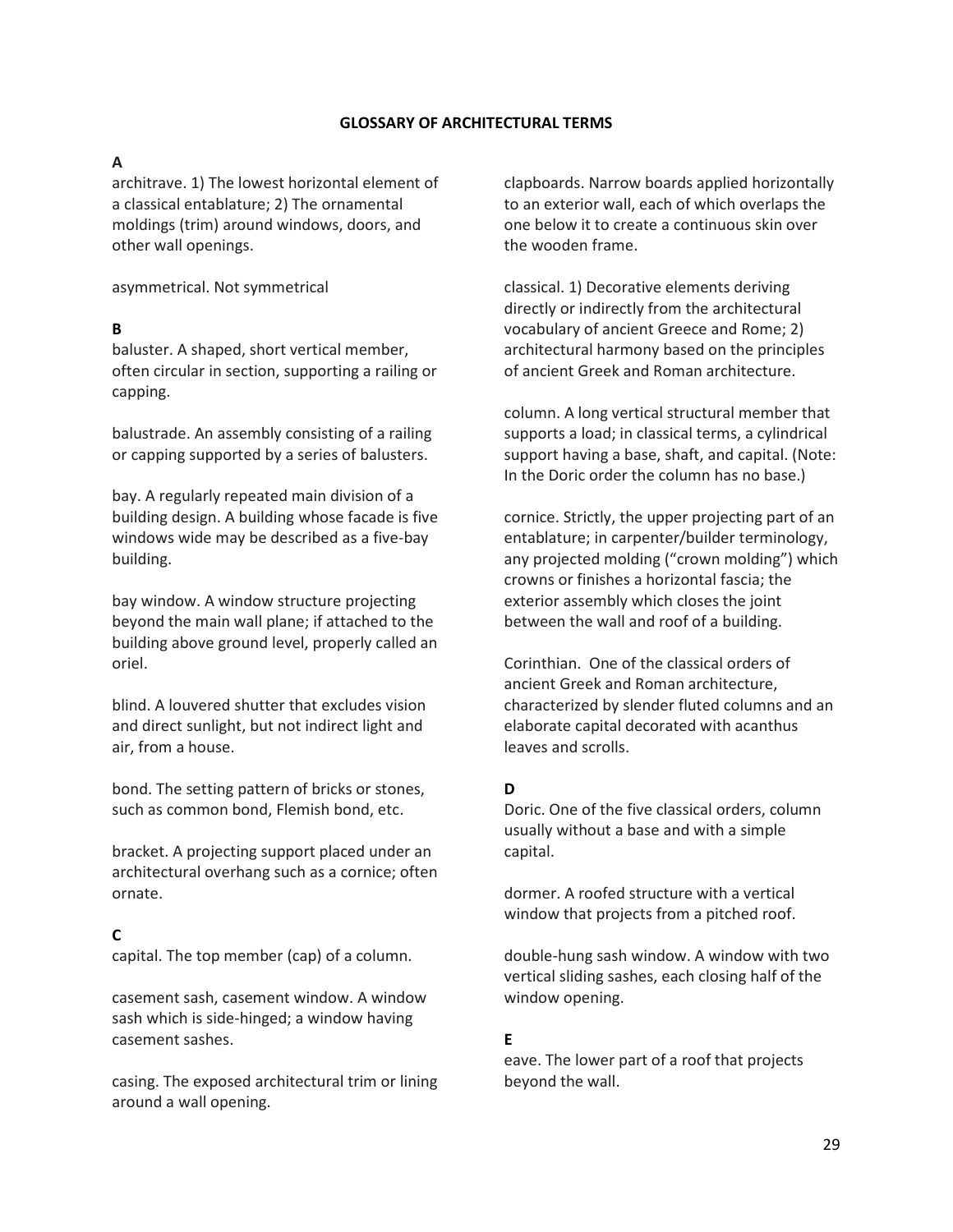elevation. The perpendicular view of a side of a building; an accurate drawing of one side of a building that represents its true dimensions in the plane perpendicular to the line of sight.

ell. A wing or addition extended at a right angle from the principal dimension of building, resulting in an "L" shaped plan.

entablature. The horizontal member carried by columns, composed of architrave (bottom), frieze, and cornice (top).

# F

facade. The exterior front face of a building; usually the most ornate or articulated elevation.

fanlight. A half-circular or half-elliptical window; often placed over a door.

fascia. Any long, flat horizontal band or member.

fenestration. The arrangement and design of window and door openings in a building.

French door. A door with a top and bottom rail, stiles (sides), and glass panes throughout most of its length.

frontispiece. An ornamental portal or entrance bay around a main door.

# G

gable. The vertical triangular shape of a building wall above the cornice height, formed by two sloping roof planes.

#### H

header. In brick masonry, a brick laid so that its end is exposed in the finished wall surface.

hip. The external angle at the intersection of two roof planes; a hip roof has roof planes that slope toward the eaves on all sides of the building.

hood. A projecting cover placed over an opening to shelter it.

#### I

in kind. Replacement building component matching the original component in material, size, profile, texture, and color.

Ionic. One of the three main orders of classical Greek architecture, characterized by two opposed volutes (scrolls) in the capital.

# L

light. A pane of glass installed in a window sash.

lintel. A horizontal structural member that spans an opening, for example a window lintel.

#### M

Mansard. A roof that is double pitched, the lower being much steeper, designed to allow a full story height within the attic space.

mass. Bulk or three-dimensional size of an object.

massing. The combination of several masses to create a building volume; organization of the shape of a building, as differentiated from wall treatment, fenestration, etc.

mullion. A vertical member separating windows, doors, or panels set in series; often used for structural purposes.

muntin. A slender member separating and encasing panes of glass in a window sash.

# O

order. In classical architecture, a column with base (usually) shaft, capital, and entablature, embellished and proportioned according to one of the accepted styles - Doric, Ionic, and Corinthian.

oriel. A window structure projecting beyond the main wall plane attached to the building above ground level.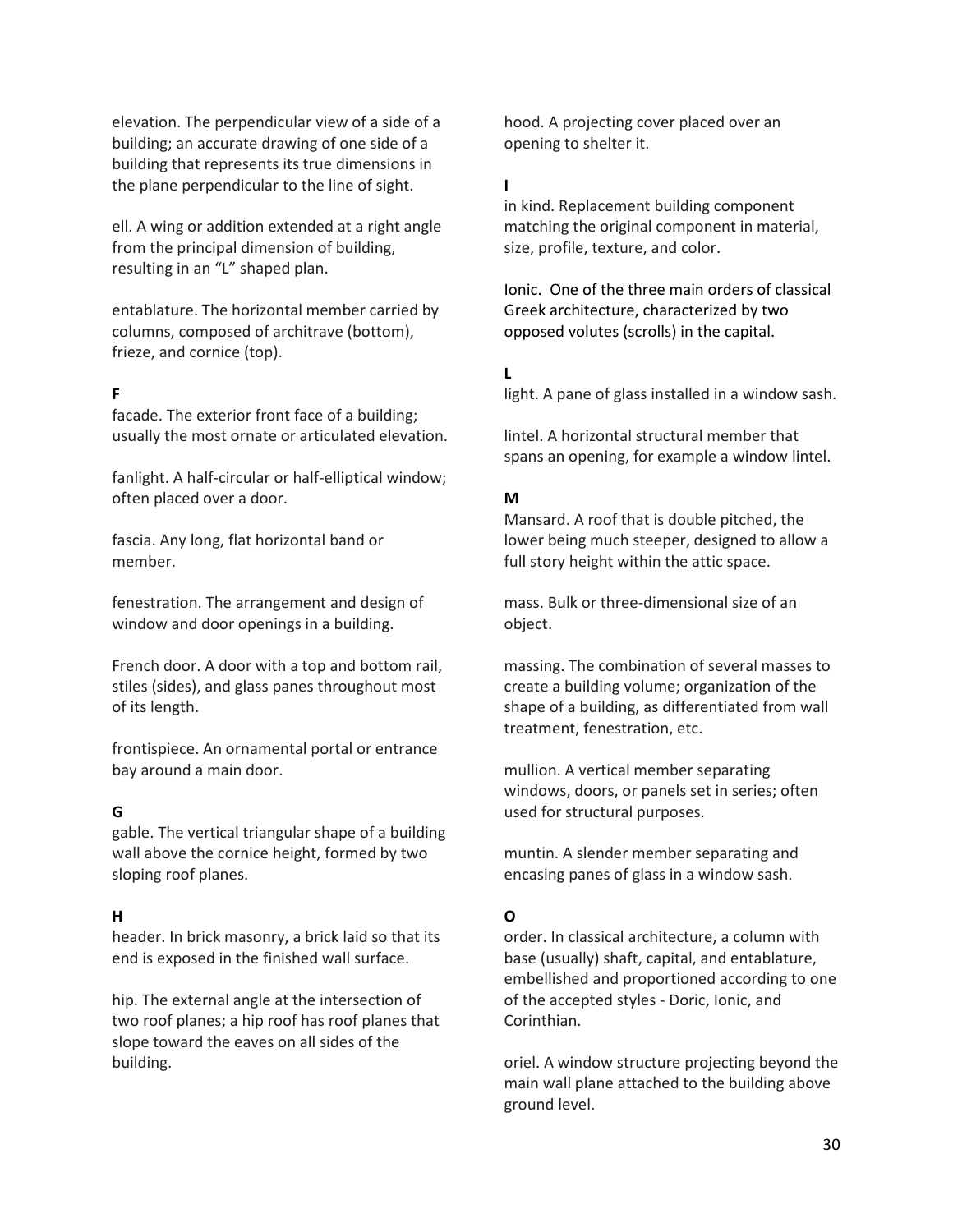# P

Palladian window. A three-part window consisting of a prominent center window unit, often arched, flanked by smaller windows.

pane. A flat sheet of glass cut to size for glazing use in a window; also called a light.

parapet. A low guarding wall at the edge of a roof or balcony; the portion of a fire wall or party wall above the roof level.

parge. A coating of cement-based mortar (stucco) applied over rough masonry work.

pediment. In classical architecture, the triangular gable end of a roof above a horizontal cornice; a similar triangular form over a door or window.

pergola. A garden structure with an open wood framed roof, often latticed.

picket fence. A fence formed by a series of vertical pales, posts, or stakes and joined together by horizontal rails.

pilaster. A flat vertical element applied to the wall surface that simulates a classical column.

pitch, roof. The slope of a roof; usually expressed as a ratio of vertical rise to horizontal run (inches vertical in 12 inches horizontal).

plan. A two-dimensional view of a building, or horizontal section of it, seen from above; hence, a precise drawing showing the arrangement of design, including wall openings and dimensions.

porch. A structure attached to a building to shelter an entrance or to serve as a semienclosed space, usually roofed and generally open-sided.

proportion. The relation of one dimension to another; usually described as a numerical ratio; in architecture, proportions determine the

creation of visual order through coordination of shapes in a design.

# Q

quoin. A masonry (or simulated masonry) unit applied to the corner of a building; often slightly projecting.

# R

rhythm. In architecture, the repeated pattern of building elements such as doors and windows.

ridge, ridge line. The horizontal line formed by the juncture of the upper edges of two sloping roof planes.

# S

sash. The movable framework holding the glass in a window.

segmental arch. An arch in which the arched portion is less than a semi-circle.

shed roof. A single-pitched roof over a small room; often attached to a main structure.

shutter. An external movable screen or door used to cover a wall opening, especially a window; originally for security purposes; often confused with louvered blinds.

sidelight. A framed area of fixed glass alongside a door or window opening.

sill. The horizontal lower member of a window or other frame.

single pile. A floor plan that is one room deep.

site plan. An accurate scaled drawing of a site (lot) as if seen from above, describing the property boundary and orientation, the location of buildings, driveways, walks and other constructed site improvements, the retained vegetation, and new plantings and finished grade contours.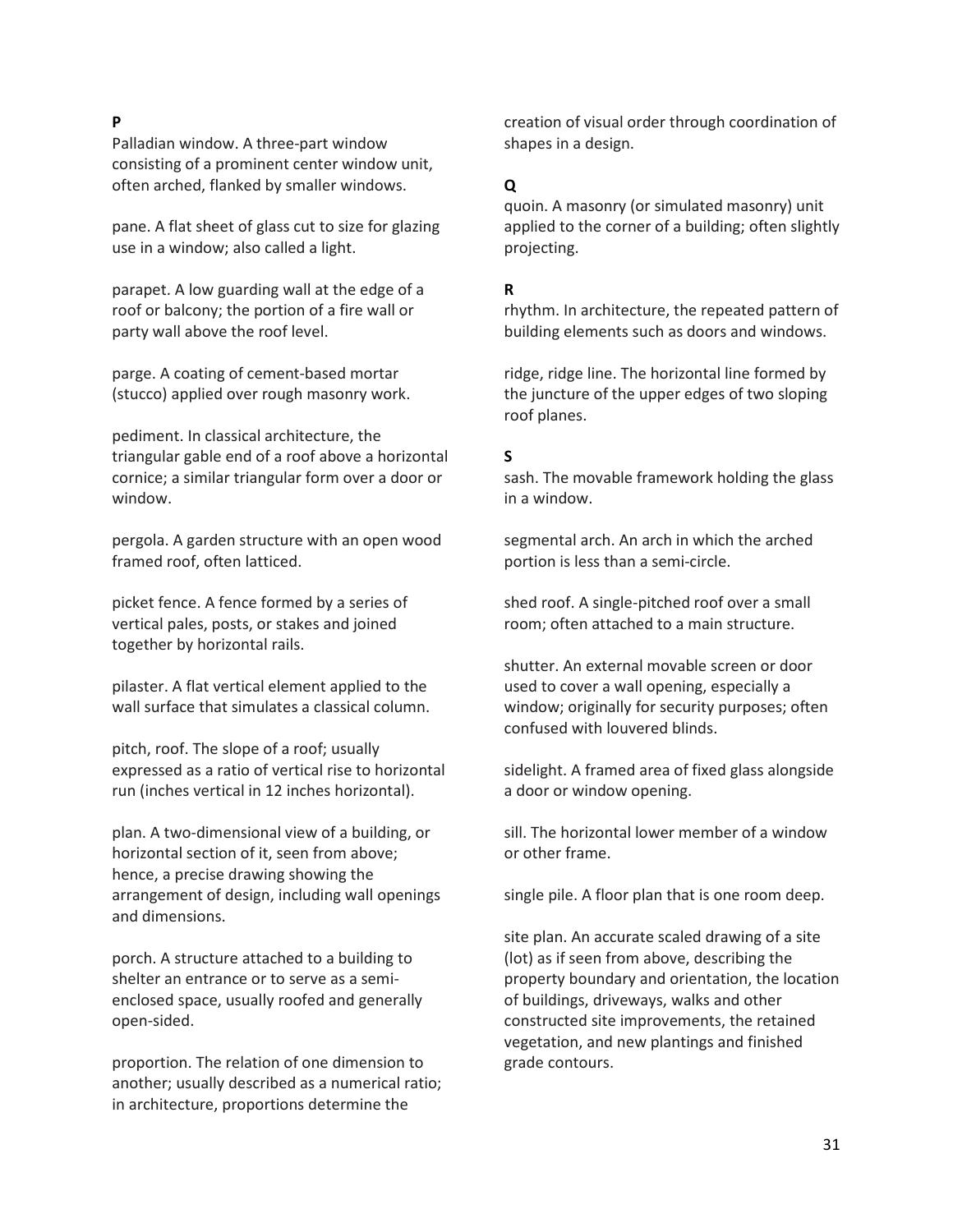skylight. A glazed opening in a roof plane that admits light.

stoop. An uncovered platform and steps at an entrance.

streetscape. A setting or expanse consisting of the street, landscaping, and buildings along a street, as seen by the eye in one view.

stretcher. A brick laid with the long side visible in the finished work.

string course. A horizontal course of masonry or wood trim which projects from a wall.

symmetrical. A similarity of form or arrangement on either side of a dividing line.

#### T

transom. A horizontal bar of wood or stone separating a door from a transom window above it.

#### $\mathbf{V}$

vernacular. A mode of building based on regional forms and materials.

#### W

water table. A horizontal course of masonry or wood trim separating the foundation walls from the exterior walls above.

(Glossary definitions are in part based on Historic Architecture Sourcebook by Cyril M. Harris, Ed., New York: McGraw-Hill Book Company, 1977.)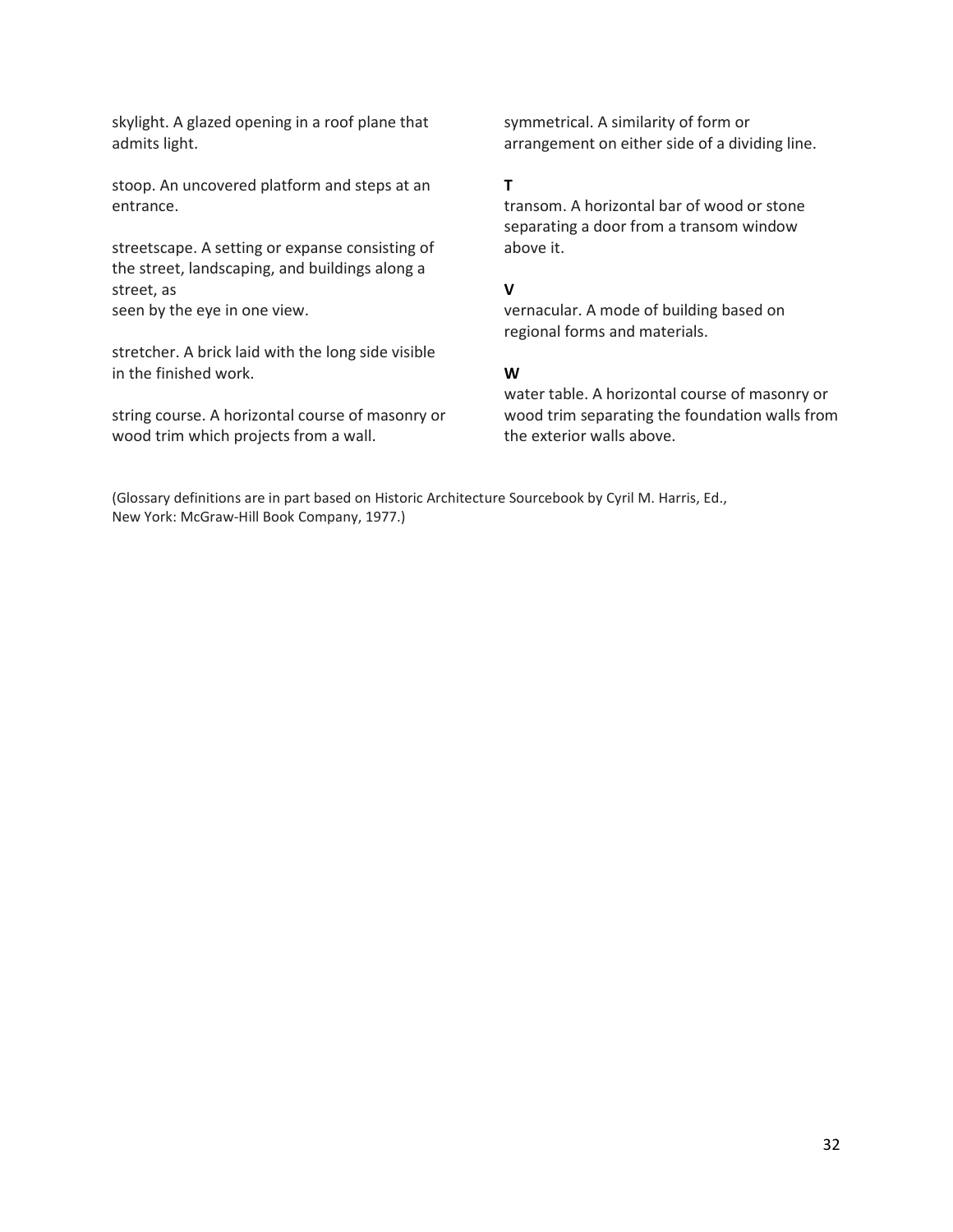# ADDITIONAL REFERENCES

National Park Service, U. S. Department of the Interior, Technical Preservation Services, Preservation Briefs: All of these can be found on-line following this link: http://www.nps.gov/history/hps/tps/briefs/presbhom.htm

01: **Assessing Cleaning and Water-Repellent Treatments** for Historic Masonry Buildings

02: **Repointing Mortar Joints** in Historic Masonry Buildings

03: **Conserving Energy** in Historic Buildings

04: **Roofing** for Historic Buildings

05: The Preservation of Historic **Adobe** Buildings

06: **Dangers of Abrasive Cleaning** to Historic Buildings

07: The Preservation of Historic Glazed Architectural **Terra-Cotta**

08: **Aluminum and Vinyl Siding** on Historic Buildings: The Appropriateness of Substitute Materials for Resurfacing Historic Wood Frame Buildings

09: The Repair of Historic **Wooden Windows**

10: Exterior **Paint Problems** on Historic Woodwork

- 11: Rehabilitating Historic **Storefronts**
- 12: The Preservation of Historic Pigmented **Structural Glass (Vitrolite and Carrara Glass)**

13: The Repair and Thermal Upgrading of Historic **Steel Windows**

14: New **Exterior Additions** to Historic Buildings: Preservation Concerns

15: Preservation of Historic **Concrete**

16: The Use of **Substitute Materials** on Historic Building Exteriors

17: **Architectural Character** - Identifying the Visual Aspects of Historic Buildings as an Aid to Preserving Their Character

18: Rehabilitating **Interiors** in Historic Buildings - Identifying Character-Defining Elements

19: The Repair and Replacement of Historic **Wooden Shingle Roofs**

20: The Preservation of Historic **Barns**

21: Repairing Historic **Flat Plaster** - Walls and Ceilings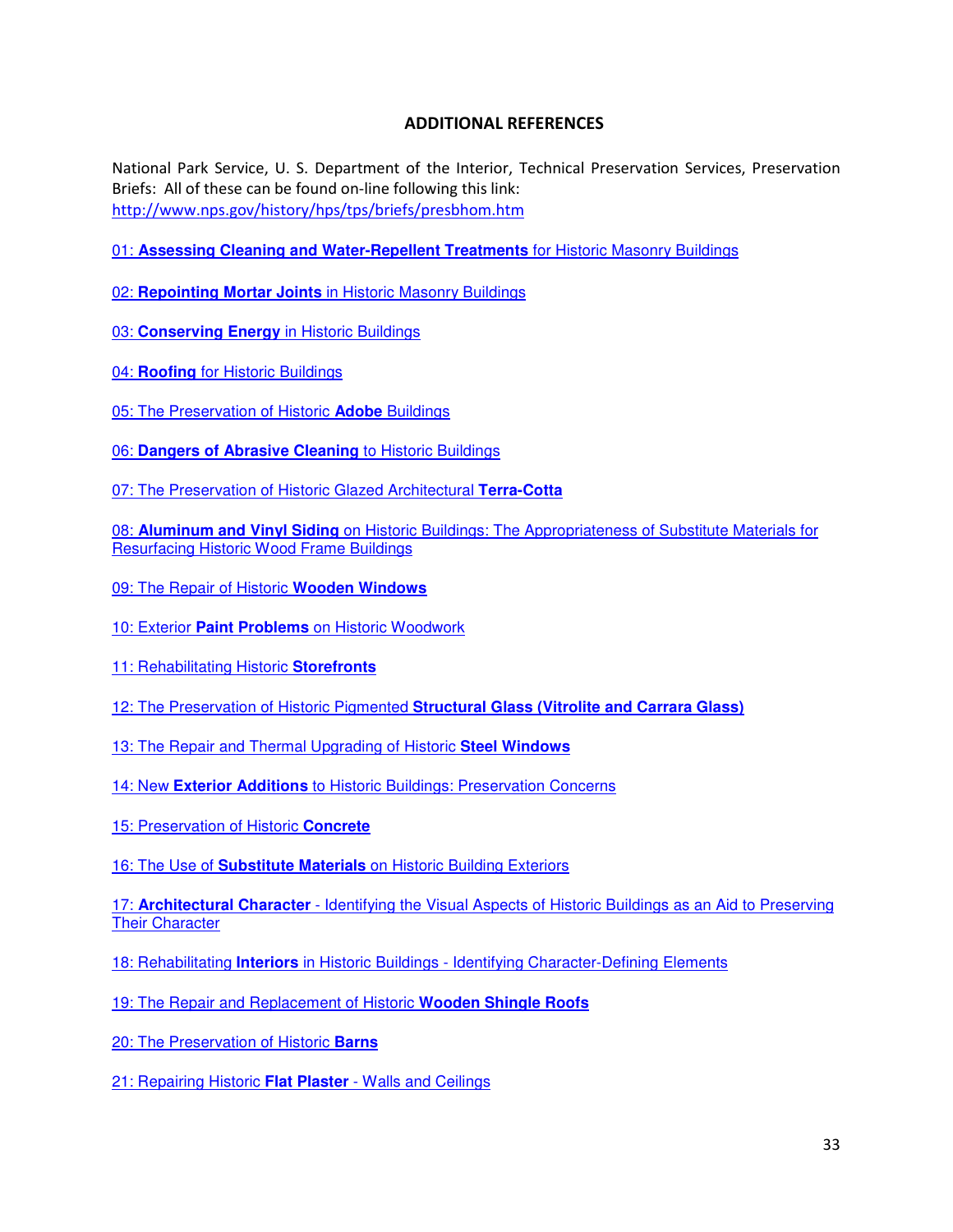- 22: The Preservation and Repair of Historic **Stucco**
- 23: Preserving Historic **Ornamental Plaster**
- 24: **Heating, Ventilating, and Cooling** Historic Buildings: Problems and Recommended Approaches
- 25: The Preservation of Historic **Signs**
- 26: The Preservation and Repair of Historic **Log Buildings**
- 27: The Maintenance and Repair of Architectural **Cast Iron**
- 28: **Painting** Historic Interiors
- 29: The Repair, Replacement, and Maintenance of Historic **Slate Roofs**
- 30: The Preservation and Repair of Historic **Clay Tile Roofs**
- 31: **Mothballing** Historic Buildings
- 32: Making Historic Properties **Accessible**
- 33: The Preservation and Repair of Historic **Stained and Leaded Glass**
- 34: Applied Decoration for Historic Interiors: Preserving Historic **Composition Ornament**
- 35: Understanding Old Buildings: The Process of Architectural **Investigation**
- 36: Protecting **Cultural Landscapes**: Planning, Treatment and Management of Historic Landscapes
- 37: Appropriate Methods of Reducing **Lead-Paint Hazards** in Historic Housing
- 38: Removing **Graffiti from Historic Masonry**
- 39: Holding the Line: Controlling Unwanted **Moisture** in Historic Buildings
- 40: Preserving Historic **Ceramic Tile** Floors
- 41: The **Seismic Retrofit** of Historic Buildings: Keeping Preservation in the Forefront
- 42: The Maintenance, Repair and Replacement of **Historic Cast Stone**
- 43: The Preparation and Use of **Historic Structure Reports**
- 44: The Use of **Awnings** on Historic Buildings: Repair, Replacement and New Design
- 45: Preserving Historic Wooden **Porches**
- 46: The Preservation and Reuse of Historic **Gas Stations**